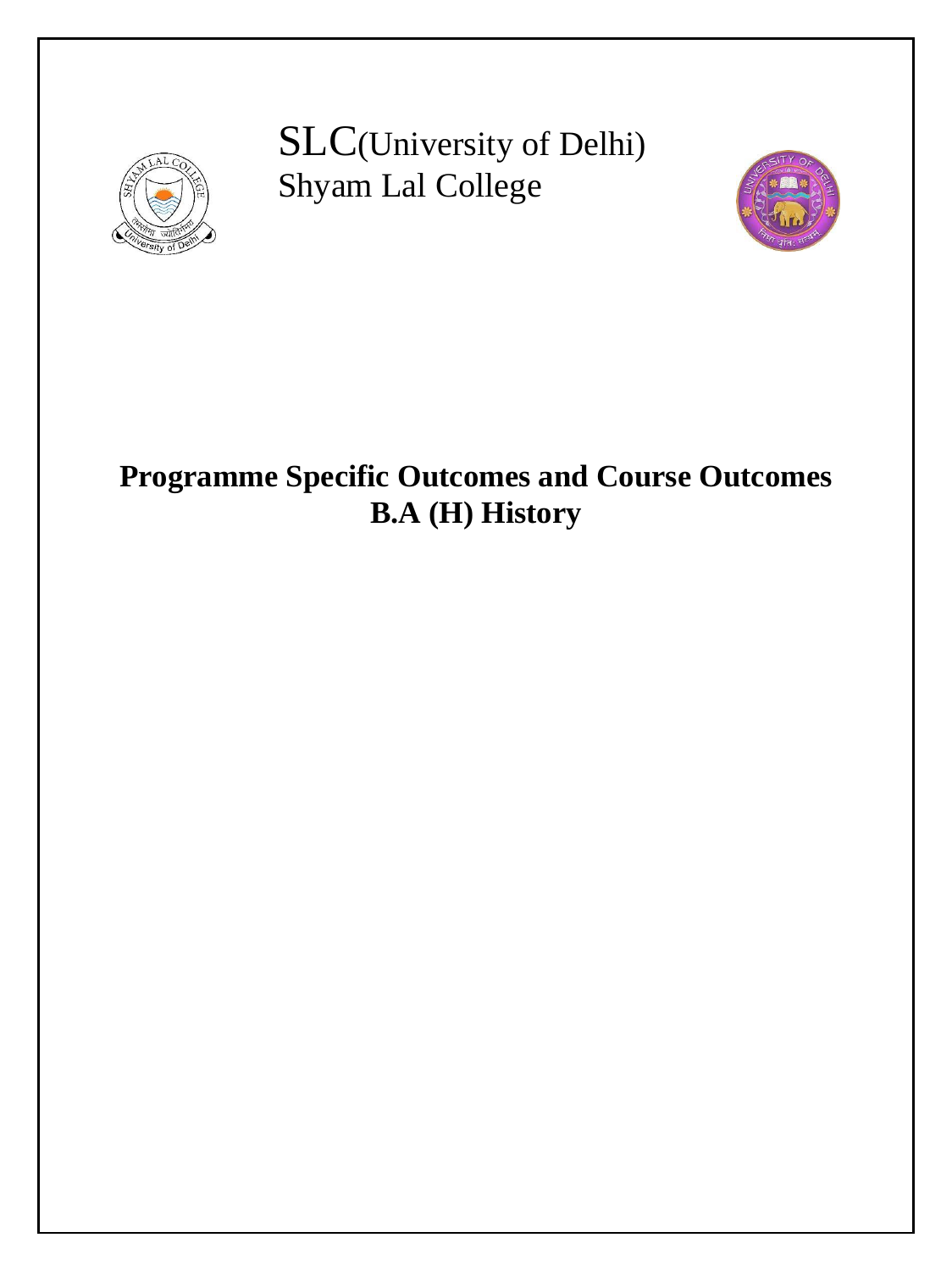# **Programme Specific Outcomes:**

| Programme        | <b>Programme Specific Outcomes</b>              | <b>Teaching-Learning</b><br>Course |
|------------------|-------------------------------------------------|------------------------------------|
|                  |                                                 | <b>Process</b>                     |
| B.A. (H) History | Knowledge<br>of<br>multiple<br><b>PSO-1:</b>    | 1) lectures                        |
|                  | perspectives through which significant          | 2) tutorials                       |
|                  | developments in the history of the              | 3) Use audio-video based           |
|                  | Indian subcontinent from earliest times         | technological<br>devices           |
|                  | up to the period after independence.            | (e.g. Power Point) to              |
|                  | <b>PSO-2:</b> Familiarity with the significant  | make<br>presentations              |
|                  | patterns of development in certain              | more effective.                    |
|                  | parts of the modern and early modern            | 4) documentaries, cinema           |
|                  | world as well as certain non-Indian             | 5) field and archival work         |
|                  | ancient societies.                              | 6) visits to museums               |
|                  | PSO-3: Ability to carefully read a              | class reports<br>7)                |
|                  | complex historical narrative, evaluate          | 8) discussions                     |
|                  | its deployment of evidence,<br>and              | 9) project work                    |
|                  | understand its argument as well as              |                                    |
|                  | critically analyse the same.                    |                                    |
|                  | <b>PSO-4:</b> Ability to identify patterns of   |                                    |
|                  | change and continuity with regards to           |                                    |
|                  | issues of contemporary significance             |                                    |
|                  | over long durations as well as across           |                                    |
|                  | diverse geo-cultural zones.                     |                                    |
|                  | <b>PSO-5:</b> Greater ability to distinguish    |                                    |
|                  | between that which is historical -- that        |                                    |
|                  | is time-place context driven, hence             |                                    |
|                  | changeable and challengeable -- from            |                                    |
|                  | that which is not.                              |                                    |
|                  | PSO-6: Sensitivity to gender<br>and             |                                    |
|                  | social<br>inequities<br>well<br>as<br><b>as</b> |                                    |
|                  | with<br>acquaintance<br>the<br>historical       |                                    |
|                  | trajectories of these issues.                   |                                    |
|                  | <b>PSO-7:</b> Greater respect for basic         |                                    |
|                  | human values and ideals of equality,            |                                    |
|                  | freedom, respect for diversity, and             |                                    |
|                  | other constitutional values.                    |                                    |
|                  | PSO-8: Skill of picking up disparate            |                                    |
|                  | sets of information from varied                 |                                    |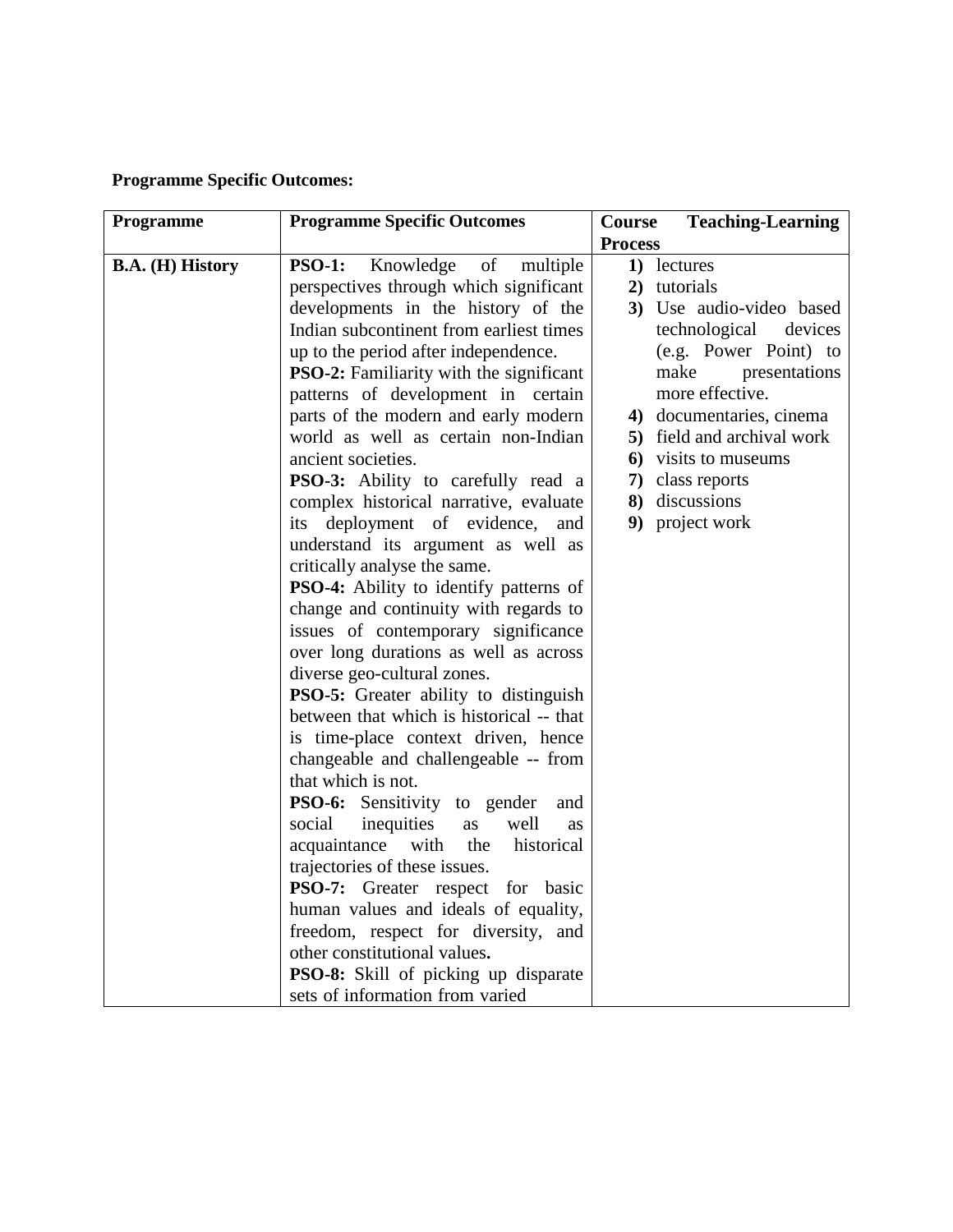| sources and weaving them into a         |  |
|-----------------------------------------|--|
| coherent argument with a view to        |  |
| reveal identifiable patterns of         |  |
| development.                            |  |
| <b>PSO-9:</b> Capability to assume      |  |
| leadership roles and apply the above    |  |
| mentioned analytical abilities in       |  |
| various other non-familiar contexts.    |  |
| <b>PSO-10:</b> Possess knowledge of the |  |
| values and beliefs of multiple cultures |  |
| so as to effectively engage in a multi  |  |
| cultural society and interact with      |  |
| diverse groups.                         |  |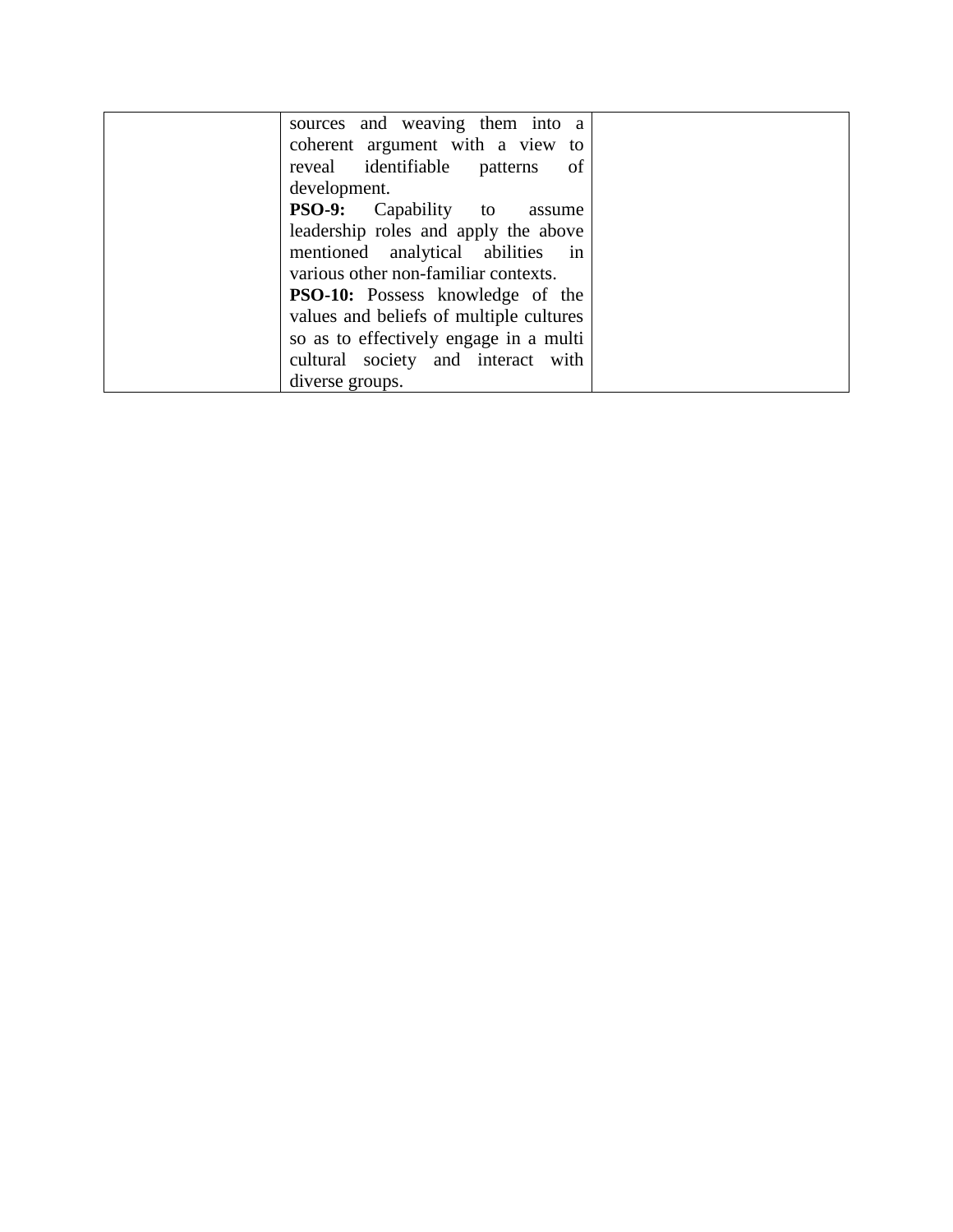**Course Outcomes:**

**Core Subject - Semester 1:**

| $\cos\theta$ babycer behinder 1.<br><b>Course Name</b>                                                                 | <b>Learning Outcomes</b>                                                                                                                                                                                                                                                                                                                                                                                                                                                                                                                                                                                                                                                                                                                                                                                                                                                                                                                                                                                                                                                                                                                                                                                                                            | <b>Teaching Learning Process</b>                                                                                                                                                                                                                                                                                                                                                                                                                                                                                                                                                                                                                                                                   |
|------------------------------------------------------------------------------------------------------------------------|-----------------------------------------------------------------------------------------------------------------------------------------------------------------------------------------------------------------------------------------------------------------------------------------------------------------------------------------------------------------------------------------------------------------------------------------------------------------------------------------------------------------------------------------------------------------------------------------------------------------------------------------------------------------------------------------------------------------------------------------------------------------------------------------------------------------------------------------------------------------------------------------------------------------------------------------------------------------------------------------------------------------------------------------------------------------------------------------------------------------------------------------------------------------------------------------------------------------------------------------------------|----------------------------------------------------------------------------------------------------------------------------------------------------------------------------------------------------------------------------------------------------------------------------------------------------------------------------------------------------------------------------------------------------------------------------------------------------------------------------------------------------------------------------------------------------------------------------------------------------------------------------------------------------------------------------------------------------|
| History of India- I                                                                                                    | CO-1: Discuss<br>the<br>landscape<br>and<br>variations<br>environmental<br>in<br>Indian<br>subcontinent and their impact on the<br>making of India's history.<br><b>CO-2:</b> Describe main<br>features<br>of<br>prehistoric and proto-historic cultures.<br><b>CO-3:</b> List the sources and evidence for<br>reconstructing the history of Ancient<br>India.<br>$CO-4:$<br>Analyse<br>the<br>earlier<br>way<br>historians interpreted the history of India<br>and while doing so they can write the<br>alternative ways of looking at the past.<br><b>CO-5:</b> List the main tools made by<br>prehistoric and proto- historic humans in<br>India along with their find spots.<br>CO-6: Interpret the prehistoric art and<br>mortuary practices.<br><b>CO-7:</b> Discuss the beginning and the<br>significance of food production.<br><b>CO-8:</b> Analyse the factors responsible<br>for the origins and decline of Harappan<br>Civilization.<br><b>CO-9:</b> Discuss various<br>aspects<br>of<br>society, economy, polity and religious<br>practices that are reflected in the Early<br>Vedic and Later Vedic texts.<br><b>CO-10:</b> Describe the main features of<br>the megalithic cultures of the Central<br>India, Deccan and South India. | Classroom lecture and<br>discussion.<br>Problem<br>solving<br>method,<br>question<br>answer method, group<br>discussion method.<br>Tutorial<br>Presentations<br><sub>on</sub><br>important<br>themes<br>covered in<br>the class<br>lectures,<br>around<br><b>or</b><br>specific readings.<br>Supporting audio-visual<br>aids like documentaries<br>and<br>power<br>point<br>presentations.<br>Emphasise<br>the<br>interconnectedness<br>of<br>within<br>themes<br>the<br>different rubrics to build<br>a holistic view of the<br>time period/region under<br>study.<br>Underline the ways in<br>which<br>various<br>macro<br>micro-level<br>and<br>developments/phenome<br>na can be historicised. |
| <b>Formations</b><br><b>Social</b><br><b>Cultural</b><br>and<br><b>Patterns</b><br>of<br>the<br><b>Ancient World-I</b> | CO-1: Trace long term changes in the<br>relationship<br>humans<br>of<br>to<br>their<br>landscapes, to resources and to social<br>groups.<br><b>CO-2:</b> Discuss that human history is the                                                                                                                                                                                                                                                                                                                                                                                                                                                                                                                                                                                                                                                                                                                                                                                                                                                                                                                                                                                                                                                          | Classroom teaching<br><b>Classroom</b> discussions<br><b>Student Presentations</b><br>Tutorials<br>Encourage students to<br>-                                                                                                                                                                                                                                                                                                                                                                                                                                                                                                                                                                      |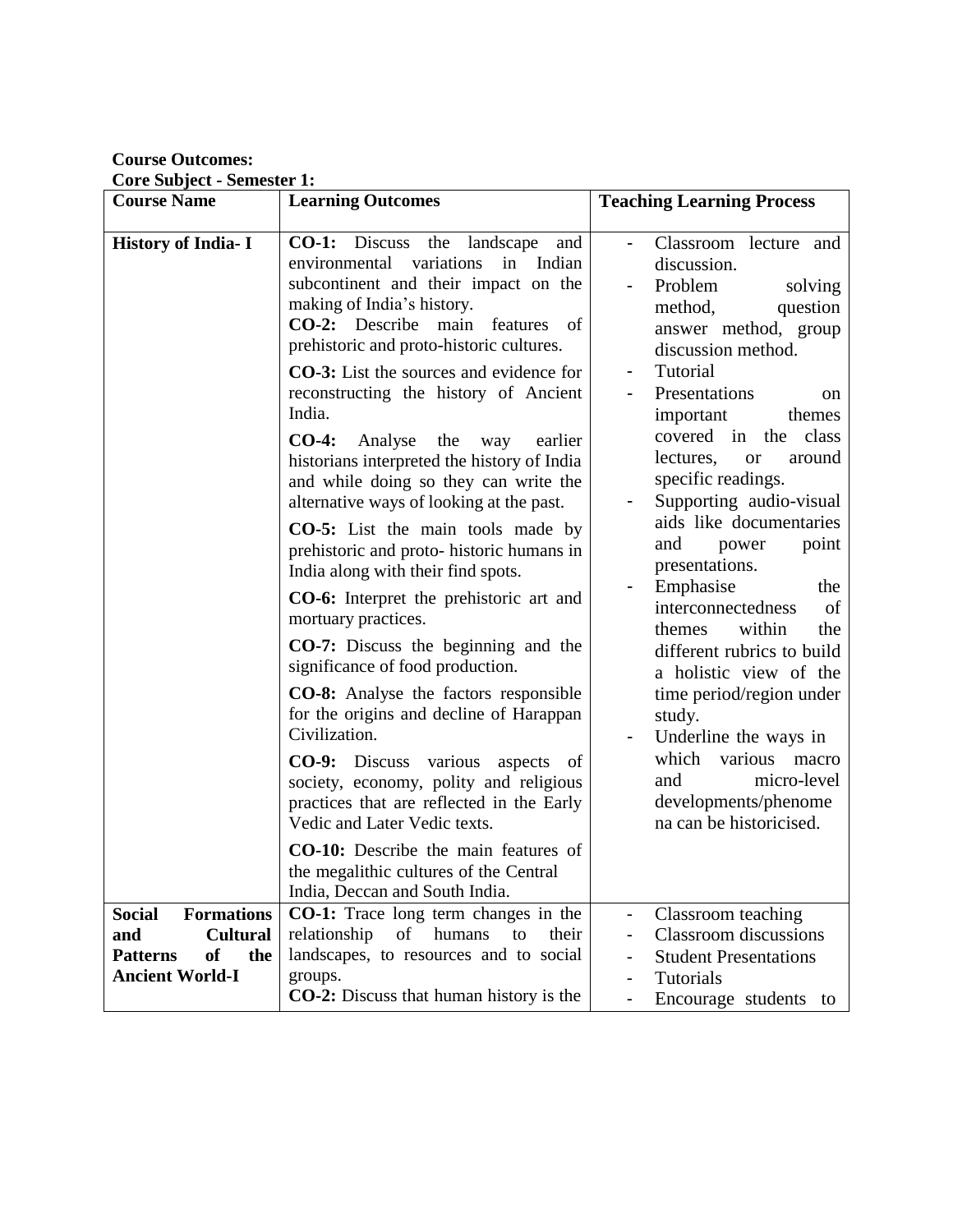| of choices<br>made<br>consequence<br>1n         | in<br>participate          |
|-------------------------------------------------|----------------------------|
| ecological and biological contexts, and         | talks/seminar              |
| that these choices are not only forced by       | presentations<br>by        |
| like environmental<br>external forces           | specialists in the field.  |
| change but are also enabled by changes          | Background                 |
| in technology and systems of cultural           | introductory<br>lectures   |
| cognition.                                      | and discussions.           |
| <b>CO-3:</b> Delineate the significance of      | Emphasise<br>the           |
| early food production and the beginning         | interconnectedness<br>of   |
| of social complexity.                           | within<br>the<br>themes    |
| <b>CO-4:</b> Analyse the process of state       | different rubrics to build |
| formation and urbanism in the early             | a holistic view of the     |
| Bronze Age Civilizations.                       | time period/region under   |
| <b>CO-5:</b> Correlate the ancient past and its | study.                     |
| connected histories, the ways in which it       |                            |
| is reconstructed, and begin to understand       |                            |
| the fundamentals of historical methods          |                            |
| and approaches.                                 |                            |

|  |  |  | <b>Core Subjects – Semester 2:</b> |  |
|--|--|--|------------------------------------|--|
|--|--|--|------------------------------------|--|

| $\cot \theta$ bubjects $\theta$ betheater $\theta$ .<br><b>Course Name</b> | <b>Learning Outcomes</b>                                                           | <b>Teaching Learning Process</b> |
|----------------------------------------------------------------------------|------------------------------------------------------------------------------------|----------------------------------|
|                                                                            |                                                                                    |                                  |
| <b>History of India-II</b>                                                 | CO-1: Discuss various kinds of sources<br>that the historians utilize to write the | Classroom<br>lecture<br>method   |
|                                                                            | history of early historical and early                                              | group discussion                 |
|                                                                            | medieval India.                                                                    | student presentations in         |
|                                                                            | <b>CO-2:</b> Analyse the processes and the                                         | class                            |
|                                                                            | stages of development of various types of                                          | tutorials                        |
|                                                                            | state systems like monarchy, republican                                            | assignments.                     |
|                                                                            | and centralized states as well as the                                              | Supporting audio-visual          |
|                                                                            | formation of large empires.                                                        | aids like documentaries          |
|                                                                            | <b>CO-3:</b> Discuss the ways in which                                             | point<br>power<br>$\blacksquare$ |
|                                                                            | historians<br>have<br>questioned<br>the                                            | presentations                    |
|                                                                            | characterization of the Mauryan state.                                             | emphasise<br>the                 |
|                                                                            | <b>CO-4:</b> Delineate the changes in the fields                                   | interconnectedness<br>of         |
|                                                                            | agriculture, technology,<br>of<br>trade,                                           | within<br>themes<br>the          |
|                                                                            | urbanization and society and the major                                             | rubrics<br>different<br>to       |
|                                                                            | points of changes during the entire period.                                        | build a holistic view of         |
|                                                                            | <b>CO-5:</b> Describe the factors responsible                                      | the time period/ region          |
|                                                                            | for the rise of a good number of                                                   | under study.                     |
|                                                                            | heterodox<br>religious<br>systems<br>and                                           | Underline how various<br>۰.      |
|                                                                            | adjustments and readjustments by various                                           | macro and micro-level            |
|                                                                            | belief systems.                                                                    | developments/phenome             |
|                                                                            |                                                                                    | na can be historicised.          |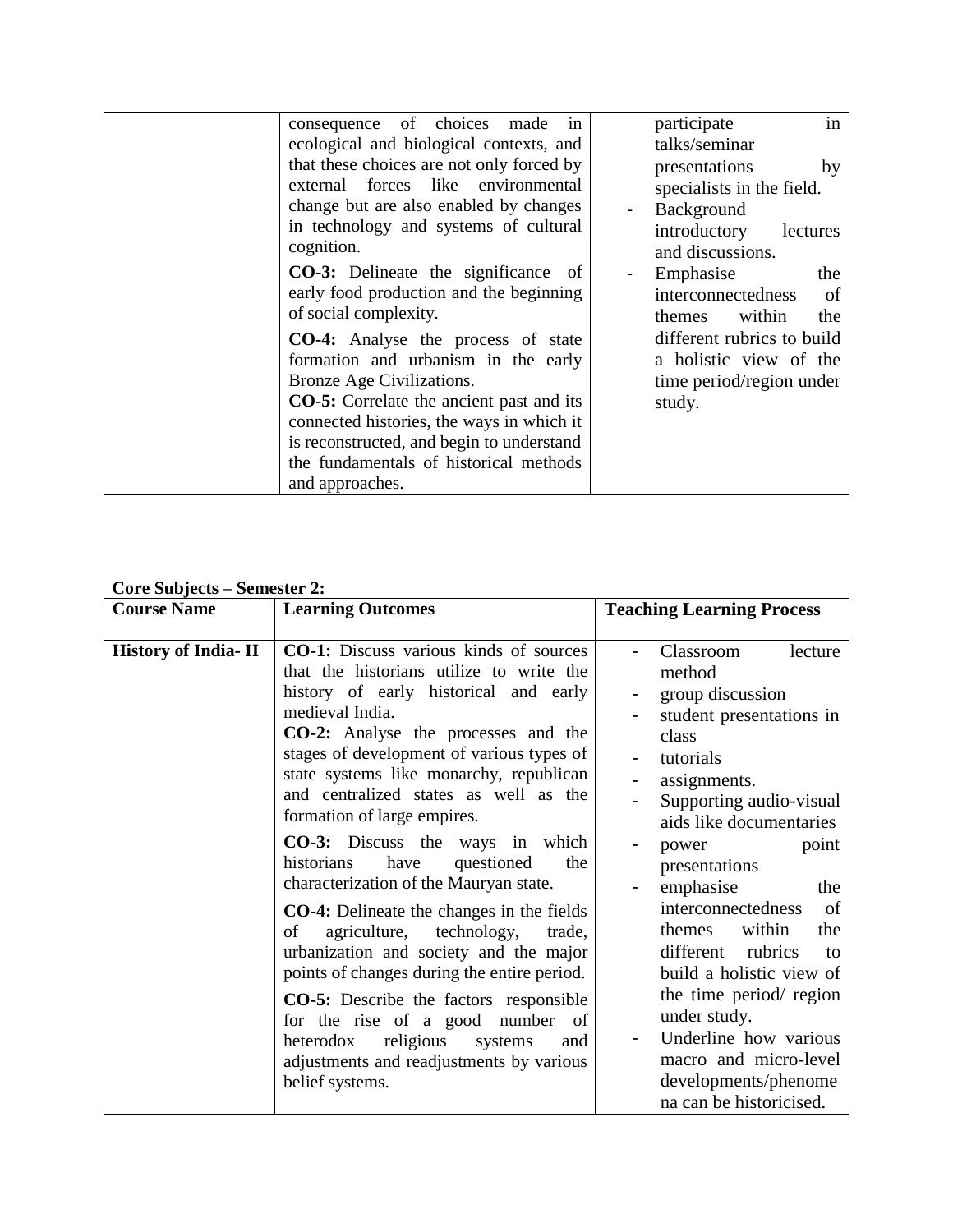|                                                                                          | of<br>$CO-6:$<br>Trace<br>the<br>processes<br>de-urbanization<br>urbanization<br>and<br>$\&$<br>monetization and monetary crisis in early<br>India.<br><b>CO-7:</b> Analyse critically the changes in<br>the varna/caste systems and changing<br>nature of gender relations and property<br>rights.<br><b>CO-8:</b> Write and undertake projects<br>related to literature, science, art and<br>architecture.                                                                                                                                                                                                                                                                       |                                                                                                                                                                                                                                                                                                                                                                                                                                                                                                                    |
|------------------------------------------------------------------------------------------|------------------------------------------------------------------------------------------------------------------------------------------------------------------------------------------------------------------------------------------------------------------------------------------------------------------------------------------------------------------------------------------------------------------------------------------------------------------------------------------------------------------------------------------------------------------------------------------------------------------------------------------------------------------------------------|--------------------------------------------------------------------------------------------------------------------------------------------------------------------------------------------------------------------------------------------------------------------------------------------------------------------------------------------------------------------------------------------------------------------------------------------------------------------------------------------------------------------|
| Social<br>Formations<br>and Cultural Patterns<br>of the Ancient and<br>Medieval World-II | <b>CO-1:</b> Identify the<br>historical<br>main<br>developments in Ancient Greece and<br>Rome.<br>CO-2: Gain an understanding of the<br>restructuring of state and society from<br>tribe-based polities to those based on<br>territorial identity and citizenship.<br>$CO-3:$<br>Trace<br>the<br>emergence<br>and<br>institutionalisation of social hierarchies<br>and marginalisation of dissent.<br><b>CO-4:</b> Explain the trends in the medieval<br>economy.<br><b>CO-5:</b> Analyse the rise of Islam and the<br>move towards state formation in West<br>Asia.<br><b>CO-6:</b> Understand the role of religion and<br>other cultural practices in community<br>organisation. | Classroom<br>lecture<br>method<br>Group discussion<br>Student presentations<br>Tutorials<br>$\overline{\phantom{a}}$<br>Assignments.<br>Supporting audio-visual<br>aids like documentaries<br>Power<br>point<br>presentations<br>Emphasise<br>the<br>interconnectedness<br>of<br>within<br>themes<br>the<br>different<br>rubrics<br>to<br>build a holistic view of<br>the time period/ region<br>under study.<br>Underline how various<br>macro and micro-level<br>developments/phenome<br>na can be historicised. |

## **Core Subjects – Semester 3:**

| <b>Course Name</b> | <b>Learning Outcomes</b>                                       | <b>Teaching Learning Process</b> |
|--------------------|----------------------------------------------------------------|----------------------------------|
|                    |                                                                |                                  |
|                    | History of India $-$ CO-1: Critically assess the major debates | Classroom<br>lecture             |
| $III$ (c.          | 750-1200   among scholars about various changes                | method                           |
| CE)                | that took place with the onset of early                        | Group discussion                 |
|                    | medieval period in India.                                      | Student presentations in         |
|                    | CO-2: Explain, in an interconnected                            | class                            |
|                    | manner, the processes of state formation,                      | <b>Tutorials</b>                 |
|                    | agrarian expansion, proliferation of caste                     | Assignments.                     |
|                    | urban as well as commercial<br>and                             |                                  |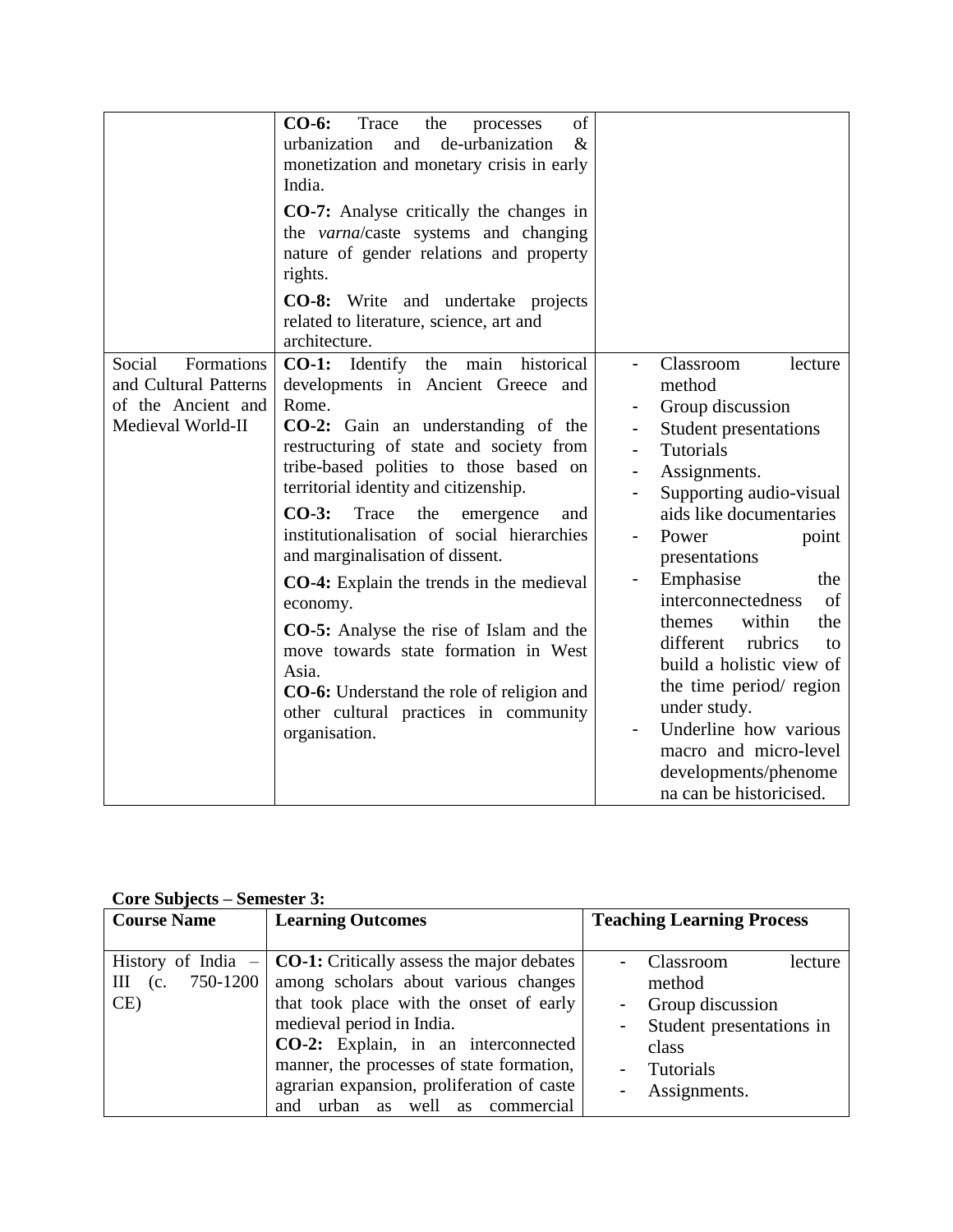|                                         | processes.<br><b>CO-3:</b> Discuss the major currents of<br>development in the cultural<br>sphere,<br>namely<br>bhakti<br>Puranic<br>movement,<br>Hinduism, Tantricism, architecture and<br>art as well as the emergence of a number<br>'regional' languages.                                                                                                                                                                                                                                                                                                      | Supporting audio-visual<br>aids like documentaries<br>power point presentations<br>Emphasise<br>the<br>of<br>interconnectedness<br>within<br>the<br>themes<br>different rubrics to build<br>a holistic view of the<br>time period/region under<br>study.<br>Underline how various<br>macro and micro-level<br>developments/phenomen<br>a can be historicised.                                                                                                                                                                                                                                                                                                                                                                                                                               |
|-----------------------------------------|--------------------------------------------------------------------------------------------------------------------------------------------------------------------------------------------------------------------------------------------------------------------------------------------------------------------------------------------------------------------------------------------------------------------------------------------------------------------------------------------------------------------------------------------------------------------|---------------------------------------------------------------------------------------------------------------------------------------------------------------------------------------------------------------------------------------------------------------------------------------------------------------------------------------------------------------------------------------------------------------------------------------------------------------------------------------------------------------------------------------------------------------------------------------------------------------------------------------------------------------------------------------------------------------------------------------------------------------------------------------------|
| Rise of the Modern<br>$West - I$        | <b>CO-1:</b> Outline important changes that<br>took place in Europe from the medieval<br>period.<br><b>CO-2:</b> Acquire an integrated approach to<br>the study of economic, social, political<br>and cultural developments in Europe.<br><b>CO-3:</b> Explain the processes by which<br>major transitions unfolded in Europe's<br>economy, state forms, social structure<br>and cultural life. Examine elements of<br>early modernity in these spheres.<br>$CO-4:$<br>Critically<br>analyse<br>linkages<br>between Europe's state system and trade<br>and empire. | Classroom teaching<br>۰<br><b>Classroom</b> discussions<br>Student presentations in<br>class<br>Tutorials.<br>Presentations shall focus<br>either<br>important<br>on<br>themes covered in<br>the<br>lectures,<br>class<br><b>or</b><br>on<br>specific readings.<br>Use of supporting audio-<br>visual<br>aids<br>like<br>documentaries, maps and<br>power point presentations<br>shall be used widely.<br>Encourage<br>students<br>to<br>participate<br>in<br>talks/seminar<br>presentations<br>by<br>specialists in the field.<br>overview<br>An<br>of<br>the<br>feudal background to be<br>provided to students.<br>Emphasise<br>the<br>interconnectedness<br>of<br>within<br>themes<br>the<br>different rubrics to build<br>a holistic view of the<br>time period/region under<br>study. |
| History of India -<br>IV (c. 1200-1500) | <b>CO-1:</b> Discuss different kinds of sources<br>available for writing histories of various                                                                                                                                                                                                                                                                                                                                                                                                                                                                      | Classroom teaching,<br>-<br>Classroom discussions                                                                                                                                                                                                                                                                                                                                                                                                                                                                                                                                                                                                                                                                                                                                           |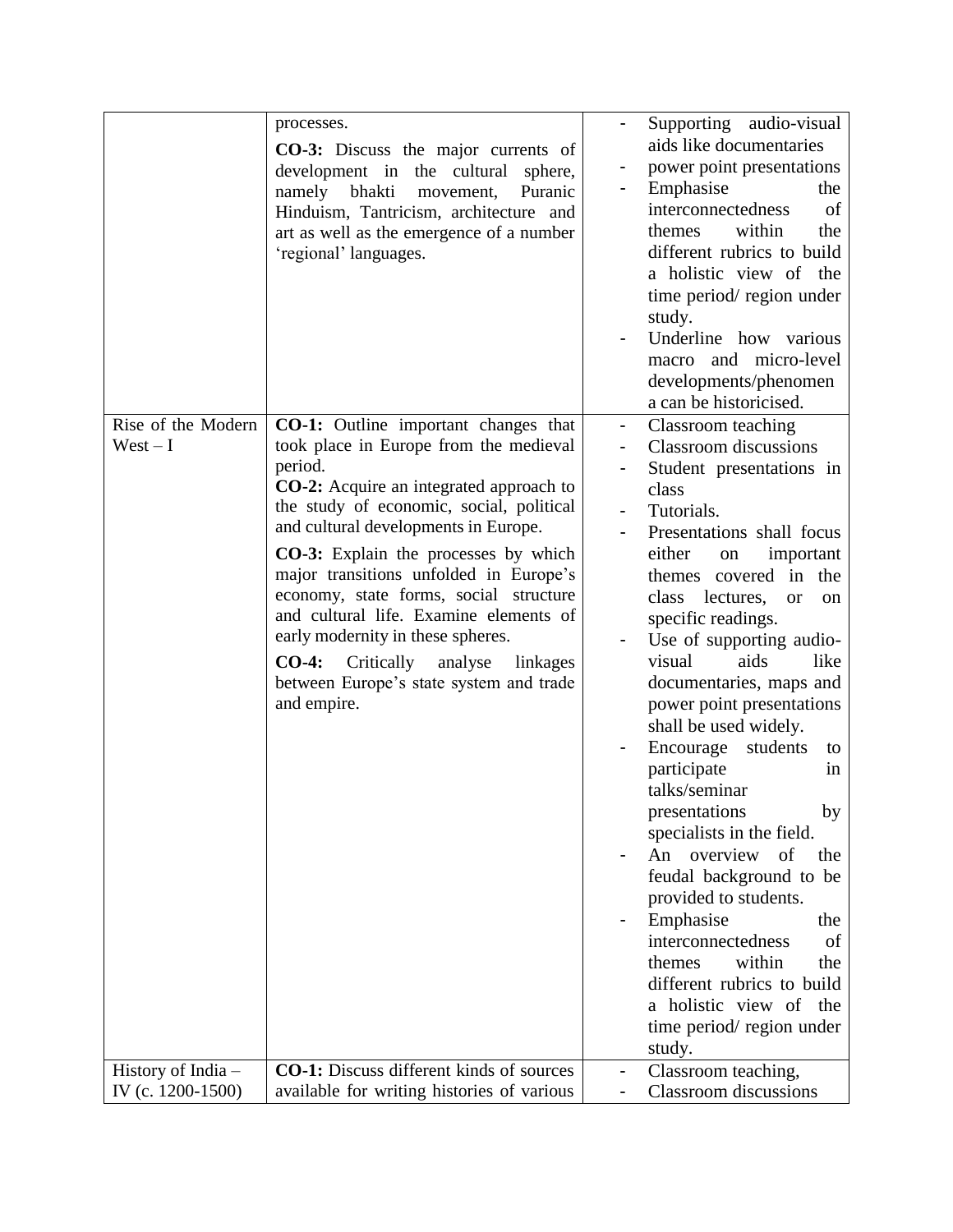| aspects of life during the thirteenth to the  | Student presentations in               |
|-----------------------------------------------|----------------------------------------|
| fifteenth centuries.                          | class                                  |
| <b>CO-2:</b> Critically evaluate the multiple | Tutorials                              |
| perspectives from which historians have       | Presentations<br>shall                 |
| studied<br>politics,<br>the<br>cultural       | focusing on important                  |
| developments and economic trends in           | themes covered in the                  |
| India during the period of study.             | class lectures,<br><sub>or</sub><br>on |
| <b>CO-3:</b> Appreciate the ways in which     | specific readings.                     |
| technological<br>changes,<br>commercial       | Use of supporting audio-               |
| developments<br>challenges<br>and<br>to       | aids<br>like<br>visual                 |
| patriarchy by certain women shaped the        | documentaries and power                |
| times.                                        | point presentations where              |
|                                               | necessary.                             |
|                                               |                                        |
|                                               | Emphasise<br>the                       |
|                                               | interconnectedness<br>of               |
|                                               | within<br>themes<br>the                |
|                                               | different rubrics to build             |
|                                               | a holistic view of the                 |
|                                               | time period/region under               |
|                                               | study.                                 |
|                                               | Underline how various                  |
|                                               | macro and micro-level                  |
|                                               | developments/                          |
|                                               | phenomena<br>be<br>can                 |
|                                               | historicised.                          |

#### **Core Subjects – Semester 4:**

| <b>Course Name</b>                | <b>Learning Outcomes</b>                                                                                                                                                                                                                                                                                                                                                                                                                                          | <b>Teaching Learning Process</b>                                                                                                                                                                                                                                                                                                                              |
|-----------------------------------|-------------------------------------------------------------------------------------------------------------------------------------------------------------------------------------------------------------------------------------------------------------------------------------------------------------------------------------------------------------------------------------------------------------------------------------------------------------------|---------------------------------------------------------------------------------------------------------------------------------------------------------------------------------------------------------------------------------------------------------------------------------------------------------------------------------------------------------------|
| Rise of the Modern<br>$West - II$ | <b>CO-1:</b> Explain major economic, social,<br>political and intellectual developments in<br>Europe during the 17th and 18th<br>centuries. CO-2: Contextualize elements<br>of modernity in these realms.<br><b>CO-3:</b> Discuss the features of Europe's<br>economy and origins of the Industrial<br>Revolution.<br><b>CO-4:</b> Analyse the relationship between<br>trade, empire, and slavery and industrial<br>capitalism. Examine the divergence<br>debate. | Classroom teaching<br>Classroom discussions<br>Student presentations<br>Tutorials<br>Presentations focusing on<br>themes<br>important<br>covered in the<br>class<br>lectures, or on specific<br>readings.<br>Use of audio-visual aids<br>like documentaries, maps<br>and<br>point<br>power<br>presentations.<br>Encourage students<br>to<br>participate<br>1n |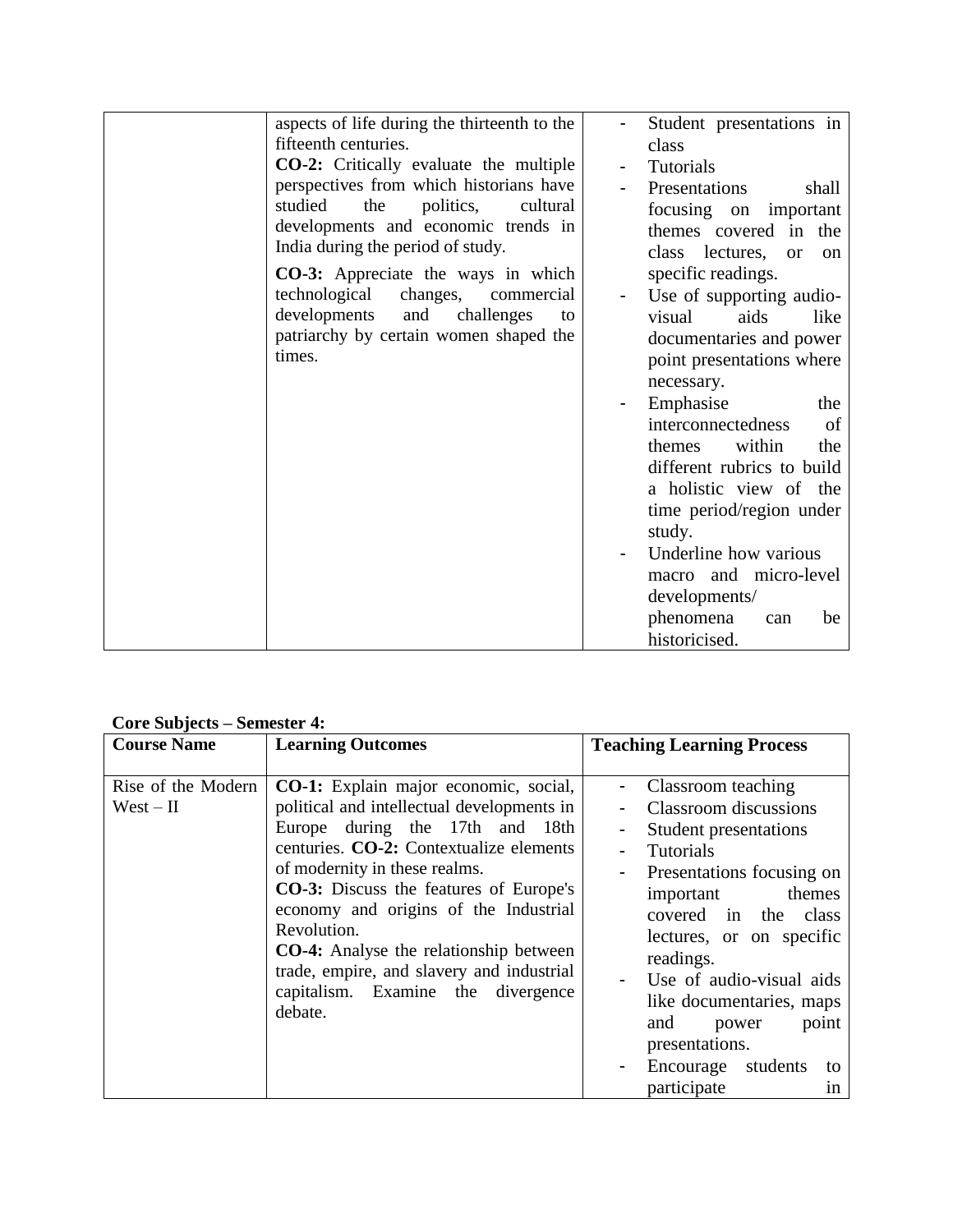|                                          |                                                                                                                                                                                                                                                                                                                                                                                                                                                                                                                                                                                                                                                                                                                 | talks/seminar<br>presentations<br>by<br>specialists in the field.<br>Emphasise<br>the<br>interconnectedness<br>of<br>within<br>the<br>themes<br>different rubrics to build<br>a holistic view of the<br>time period/region under<br>study.                                                                                                                                                                                                                                                                                                                                                                                                                   |
|------------------------------------------|-----------------------------------------------------------------------------------------------------------------------------------------------------------------------------------------------------------------------------------------------------------------------------------------------------------------------------------------------------------------------------------------------------------------------------------------------------------------------------------------------------------------------------------------------------------------------------------------------------------------------------------------------------------------------------------------------------------------|--------------------------------------------------------------------------------------------------------------------------------------------------------------------------------------------------------------------------------------------------------------------------------------------------------------------------------------------------------------------------------------------------------------------------------------------------------------------------------------------------------------------------------------------------------------------------------------------------------------------------------------------------------------|
| History of India V<br>$(c. 1500-1600)$   | <b>CO-1:</b> Critically evaluate major sources<br>available in Persian and vernacular<br>languages for the period under study.<br>CO-2: Compare, discuss and examine<br>the varied scholarly perspectives on the<br>issues of the establishment, consolidation<br>and nature of the Mughal state.<br>CO-3: Explain the<br>changes<br>and<br>continuities in agrarian relations, land<br>Bhakti<br>Sufi<br>revenue regimes,<br>and<br>traditions<br><b>CO-4:</b> Discuss how different means<br>such as visual culture was used to<br>articulate authority by the rulers.<br>CO-5: Discern the nuances of<br>the<br>process of state formation in the areas<br>beyond the direct control of the Mughal<br>state. | Classroom teaching<br>$\blacksquare$<br>Classroom discussions<br>Student presentations in<br>class<br>Tutorials<br>Presentations focusing on<br>themes<br>important<br>covered in the<br>class<br>lectures, or on specific<br>readings.<br>Use of supporting audio-<br>aids<br>like<br>visual<br>documentaries and power<br>point presentations where<br>necessary.<br>Emphasise<br>the<br>interconnectedness<br>of<br>themes<br>within<br>the<br>different rubrics to build<br>a holistic view of the<br>time period/region under<br>study.<br>Underline how various<br>andmicro-level<br>macro<br>developments/<br>phenomena<br>be<br>can<br>historicised. |
| History of India- VI<br>$(c. 1750-1857)$ | <b>CO-1:</b> Outline key developments of the<br>18th century in the Indian subcontinent.<br><b>CO-2:</b> Explain the establishment of<br>Company rule and important features of<br>the early colonial regime.<br>CO-3: Explain the peculiarities of<br>evolving colonial institutions and their<br>impact.<br><b>CO-4:</b> Elucidate the impact of colonial<br>rule on the economy. CO-5: Discuss the                                                                                                                                                                                                                                                                                                           | Classroom teaching,<br>$\overline{\phantom{a}}$<br><b>Classroom</b> discussions<br>Student presentations in<br>class<br>Tutorials<br>Presentations<br>should<br>focus<br>important<br>on<br>themes covered in the<br>class lectures, or on                                                                                                                                                                                                                                                                                                                                                                                                                   |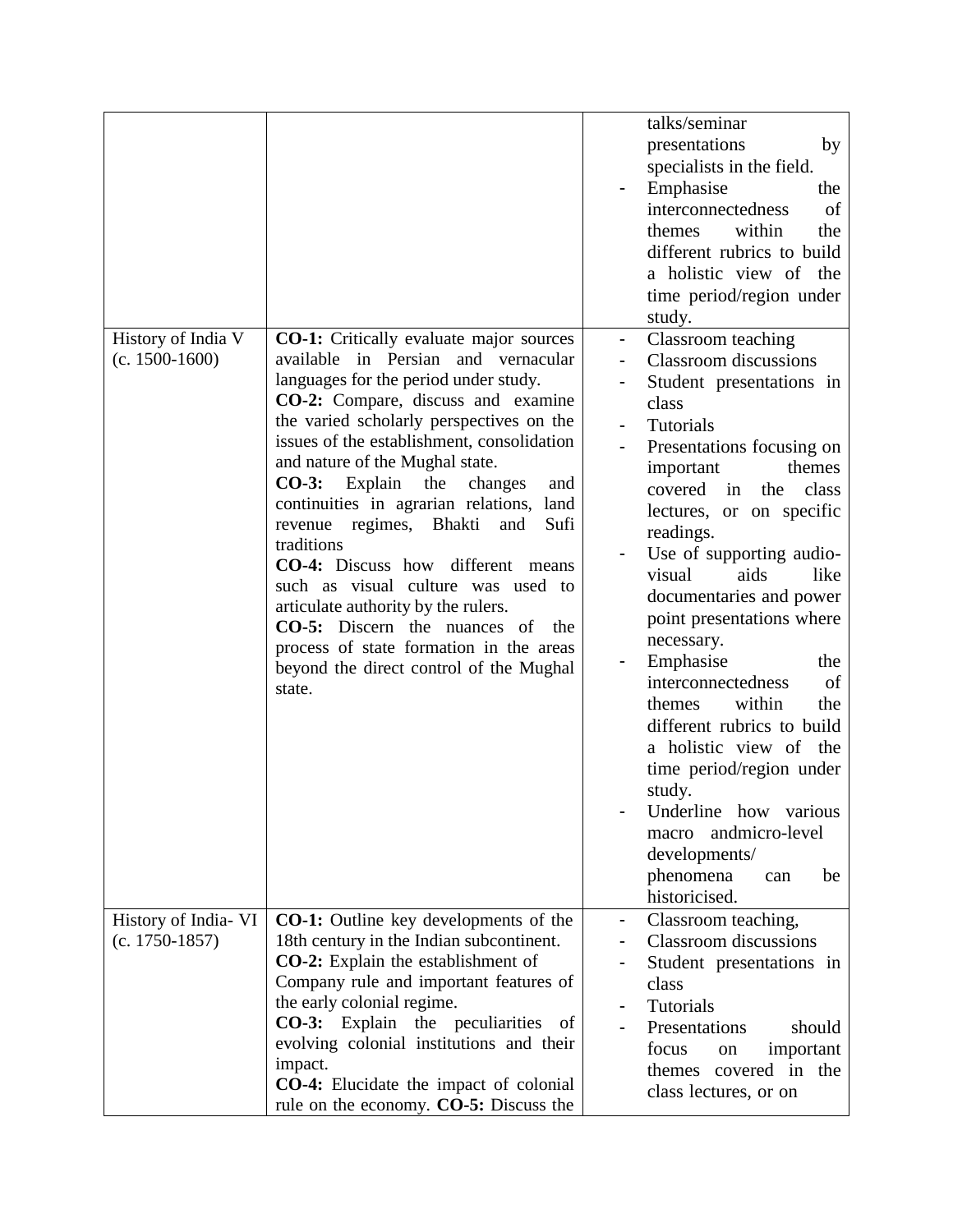| social churning on questions of tradition,      | specific readings.         |
|-------------------------------------------------|----------------------------|
| reform, etc. during first century of British    | Use of supporting audio-   |
| colonial rule.                                  | aids<br>visual<br>like     |
| <b>CO-6:</b> Assess the issues of landed elite, | documentaries and power    |
| and those of struggling peasants, tribals       | point presentations where  |
| and artisans during the Company Raj.            |                            |
|                                                 | necessary.                 |
|                                                 | Emphasise<br>the           |
|                                                 | interconnectedness<br>of   |
|                                                 | within<br>the<br>themes    |
|                                                 | different rubrics to build |
|                                                 | a holistic view of the     |
|                                                 |                            |
|                                                 | time period/region under   |
|                                                 | study.                     |
|                                                 | Underline how<br>various   |
|                                                 | macro andmicro-level       |
|                                                 | developments/              |
|                                                 |                            |
|                                                 | phenomena<br>be<br>can     |
|                                                 | historicised.              |

|  | <b>Core Subjects – Semester 5:</b> |  |
|--|------------------------------------|--|
|  |                                    |  |

| <b>Course Name</b>                       | <b>Learning Outcomes</b>                                                                                                                                                                                                                                                                                                                                                                                                                                                                                                                                                                                     | <b>Teaching Learning Process</b>                                                                                                                                                                                                                                                                                                                                                                                                                                                                                                                                         |
|------------------------------------------|--------------------------------------------------------------------------------------------------------------------------------------------------------------------------------------------------------------------------------------------------------------------------------------------------------------------------------------------------------------------------------------------------------------------------------------------------------------------------------------------------------------------------------------------------------------------------------------------------------------|--------------------------------------------------------------------------------------------------------------------------------------------------------------------------------------------------------------------------------------------------------------------------------------------------------------------------------------------------------------------------------------------------------------------------------------------------------------------------------------------------------------------------------------------------------------------------|
| <b>History of Modern</b><br>$Europe - I$ | <b>CO-1:</b> Identify what is meant by the<br>French Revolution.<br>CO-2: Trace short-term and long-term<br>repercussions of revolutionary regimes<br>and Empire-building by France.<br>CO-3: Explain features of revolutionary<br>and reactionary politics<br>actions<br>- of<br>threatened monarchical regimes.<br>CO-4: Delineate diverse patterns of<br>industrialization in Europe and assess the<br>social<br>impact<br>of<br>capitalist<br>industrialization.<br><b>CO-5:</b> Analyse patterns of resistance to<br>industrial capital and the emerging<br>political assertions by new social classes. | Classroom teaching<br>$\blacksquare$<br>Classroom discussions<br>Student presentations<br>$\blacksquare$<br>Tutorials.<br>Presentations<br>Use of supporting audio-<br>aids<br>visual<br>like<br>documentaries,<br>maps<br>and<br>point<br>power<br>presentations.<br>Students<br>should<br>be<br>encouraged<br>to<br>participate<br>in<br>talks/seminar<br>presentations<br>by<br>specialists in the field.<br>Adequate attention on<br>background introductory<br>lectures and discussions.<br>Emphasise<br>the<br>interconnectedness<br>of<br>within<br>the<br>themes |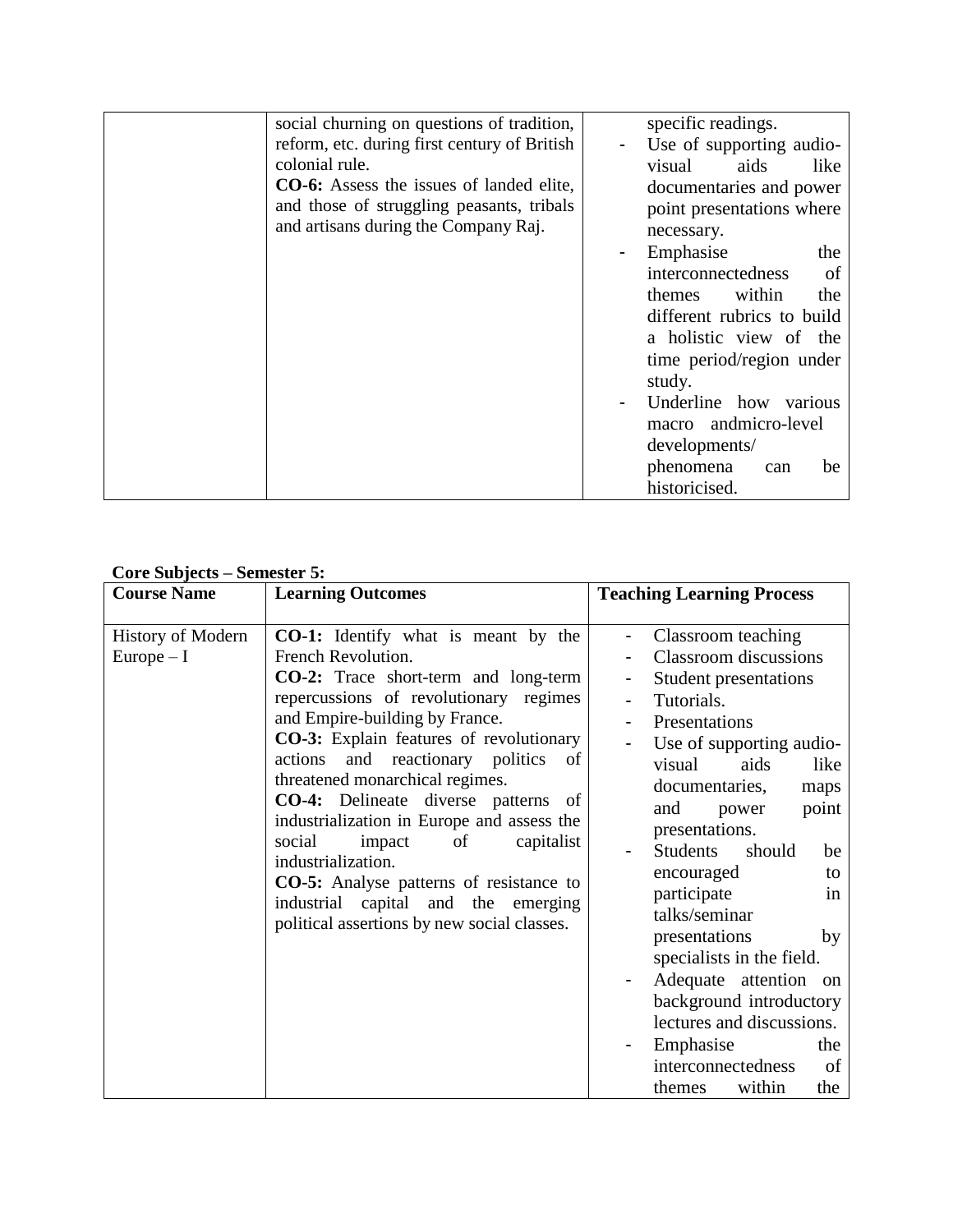| History of India -<br>VII (c.1600-1750) | <b>CO-1:</b> Critically evaluate the gamut of<br>contemporaneous literature available in<br>Persian and non-Persian languages for the<br>period under study.<br>$CO-2$ :<br>Describe<br>the<br>major<br>social,<br>political<br>cultural<br>economic,<br>and<br>developments of the times.<br><b>CO-3:</b> Explain the intellectual ferment of<br>the seventeenth and eighteenth centuries<br>and its relation to state policies.<br><b>CO-4:</b> Discern the larger motives behind<br>the Imperial patronage of<br>art<br>and<br>architecture.<br>Appreciate<br>$CO-5:$<br>the<br>and<br>express<br>continued expansion and dynamism of<br>agriculture, crafts and maritime trade in | different rubrics to build<br>a holistic view of the<br>time period/region under<br>study.<br>Classroom teaching<br>$\overline{\phantom{0}}$<br><b>Classroom</b> discussions<br>Student presentations<br>$\overline{\phantom{a}}$<br>Tutorials.<br>Presentations<br>on<br>important<br>themes<br>covered in<br>the<br>class<br>lectures, or on specific<br>readings.<br>Use of supporting audio-<br>visual aids like<br>documentaries<br>and<br>point<br>power<br>presentations<br>where<br>necessary.<br>the |
|-----------------------------------------|---------------------------------------------------------------------------------------------------------------------------------------------------------------------------------------------------------------------------------------------------------------------------------------------------------------------------------------------------------------------------------------------------------------------------------------------------------------------------------------------------------------------------------------------------------------------------------------------------------------------------------------------------------------------------------------|---------------------------------------------------------------------------------------------------------------------------------------------------------------------------------------------------------------------------------------------------------------------------------------------------------------------------------------------------------------------------------------------------------------------------------------------------------------------------------------------------------------|
|                                         | India.                                                                                                                                                                                                                                                                                                                                                                                                                                                                                                                                                                                                                                                                                | Emphasise<br>of<br>interconnectedness<br>within<br>the<br>themes<br>different rubrics to build<br>a holistic view of the<br>time period/region under<br>study.<br>Underline how various<br>macro and micro-level<br>developments/<br>phenomena<br>be<br>can<br>historicised.                                                                                                                                                                                                                                  |

#### **Core Subjects – Semester 6:**

| <b>Course Name</b>                     | <b>Learning Outcomes</b>                                                                                                                                                                                                                      | <b>Teaching Learning Process</b>                                                                                                               |
|----------------------------------------|-----------------------------------------------------------------------------------------------------------------------------------------------------------------------------------------------------------------------------------------------|------------------------------------------------------------------------------------------------------------------------------------------------|
|                                        |                                                                                                                                                                                                                                               |                                                                                                                                                |
| History of India<br>VIII (c.1857-1950) | <b>CO-1:</b> Identify how different regional,<br>religious, linguistic and gender identities<br>developed in the late 19th and early 20th<br>centuries.<br><b>CO-2:</b> Outline the social and economic<br>facets of colonial India and their | - Classroom teaching<br>Classroom discussions<br>Student presentations<br>Tutorials is the main<br>teaching method.<br>should<br>Presentations |
|                                        | influence on the national movement.<br><b>CO-3:</b> Explain the various trends of anti-<br>colonial struggles in colonial India.<br>$CO-4:$<br>Analyse the<br>complex<br>developments leading to communal                                     | focus either on important<br>themes covered in the<br>class lectures, or on<br>specific readings                                               |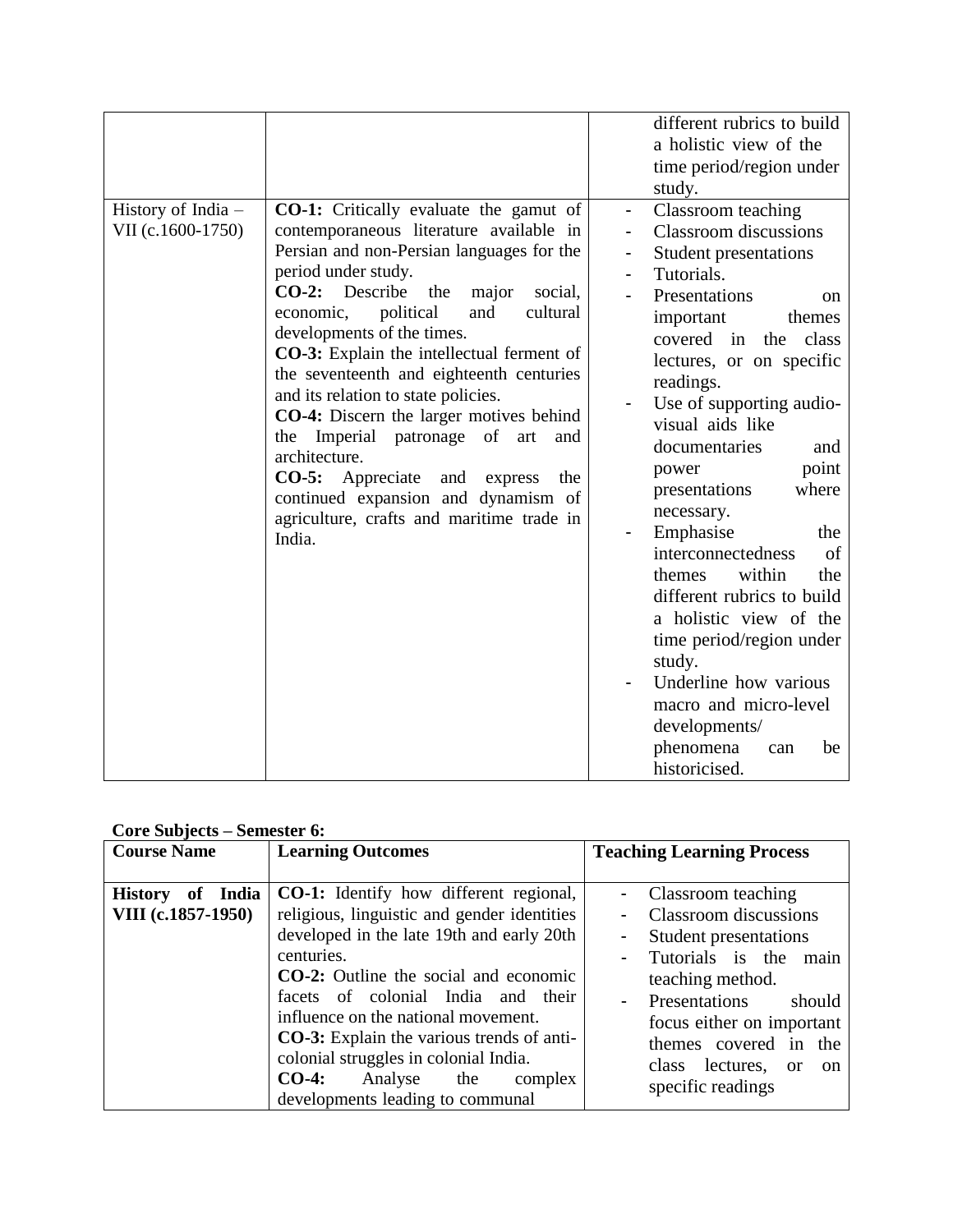|                                              | violence and Partition.<br><b>CO-5:</b> Discuss the negotiations<br>for<br>independence, the key debates on the<br>Constitution<br>and<br>need<br>for<br>socio-<br>economic<br>after<br>restructuring<br>soon<br>independence.                                                                                                                                                                                                                                                                                                                                                                                                                                   |                | Use of Supporting audio-<br>visual<br>aids<br>like<br>documentaries<br>and<br>point<br>power<br>presentations<br>where<br>necessary.<br>Emphasise<br>the<br>interconnectedness<br>of<br>within<br>the<br>themes<br>different rubrics to build<br>a holistic view of the<br>time period/region under<br>study.                                                                                                                                                                                                                                                                                                                                      |
|----------------------------------------------|------------------------------------------------------------------------------------------------------------------------------------------------------------------------------------------------------------------------------------------------------------------------------------------------------------------------------------------------------------------------------------------------------------------------------------------------------------------------------------------------------------------------------------------------------------------------------------------------------------------------------------------------------------------|----------------|----------------------------------------------------------------------------------------------------------------------------------------------------------------------------------------------------------------------------------------------------------------------------------------------------------------------------------------------------------------------------------------------------------------------------------------------------------------------------------------------------------------------------------------------------------------------------------------------------------------------------------------------------|
|                                              |                                                                                                                                                                                                                                                                                                                                                                                                                                                                                                                                                                                                                                                                  |                | Underline how various<br>macro and micro-level<br>developments/phenomen<br>a can be historicised.                                                                                                                                                                                                                                                                                                                                                                                                                                                                                                                                                  |
| <b>History of Modern</b><br><b>Europe-II</b> | CO-1: Trace varieties of nationalists and<br>the processes by which new nation-states<br>were carved out.<br><b>CO-2:</b> Discuss the peculiarities of the<br>disintegration of large empires<br>and<br>remaking of Europe's map.<br><b>CO-3:</b> Deliberate on the meaning of<br>imperialism and the manifestations of<br>imperialist rivalry and expansion in the<br>19th and early 20th century.<br>CO-4: Analyse the conflict between<br>radical and conservative forces, and the<br>gradual consolidation of ultra-nationalist<br>and authoritarian regimes in Europe.<br><b>CO-5:</b> Contextualise major currents in<br>the intellectual sphere and arts. | $\blacksquare$ | Classroom teaching<br>Classroom discussions<br>Student presentations<br>Tutorials.<br>Presentations<br>Use of supporting audio-<br>visual<br>aids<br>like<br>documentaries, maps and<br>power<br>point<br>presentations.<br><b>Students</b><br>should<br>be<br>encouraged to participate<br>talks/seminar<br>in<br>presentations<br>by<br>specialists in the field.<br>Adequate attention to be<br>given<br>background<br>to<br>introductory lectures and<br>discussions.<br>Emphasise<br>the<br>interconnectedness<br>of<br>within<br>the<br>themes<br>different rubrics to build<br>a holistic view of the<br>time period/region under<br>study. |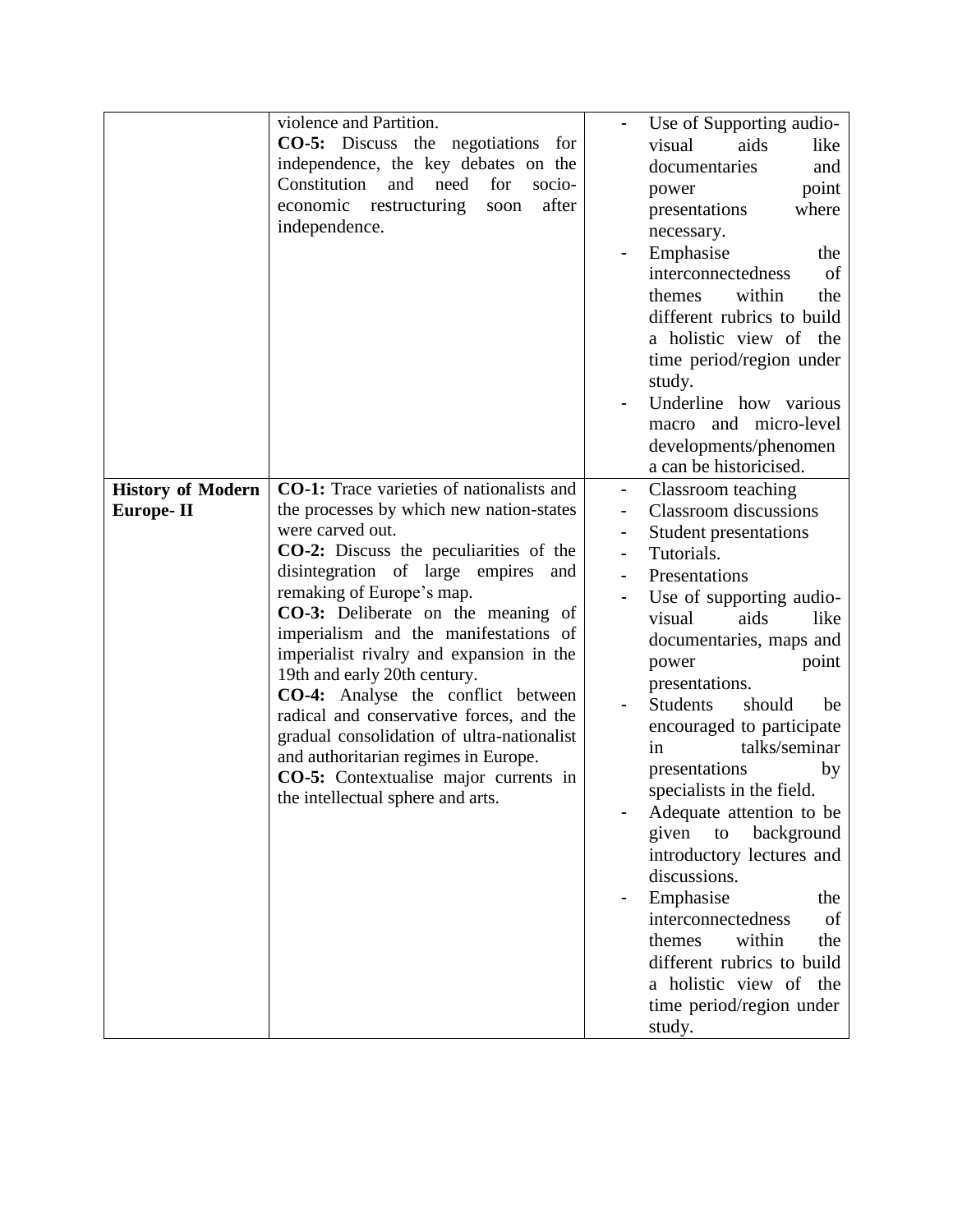# **DSE Subjects – Semester 5:**

| <b>Course Name</b>                                               | <b>Learning Outcomes</b>                                                                                                                                                                                                                                                                                                                                                                                                                                                                                                  | <b>Teaching</b><br><b>Learning</b>                                                                                                                                                                                                                                                                                                                                                                                                                                                                                                                                                                                                                               |
|------------------------------------------------------------------|---------------------------------------------------------------------------------------------------------------------------------------------------------------------------------------------------------------------------------------------------------------------------------------------------------------------------------------------------------------------------------------------------------------------------------------------------------------------------------------------------------------------------|------------------------------------------------------------------------------------------------------------------------------------------------------------------------------------------------------------------------------------------------------------------------------------------------------------------------------------------------------------------------------------------------------------------------------------------------------------------------------------------------------------------------------------------------------------------------------------------------------------------------------------------------------------------|
|                                                                  |                                                                                                                                                                                                                                                                                                                                                                                                                                                                                                                           | <b>Process</b>                                                                                                                                                                                                                                                                                                                                                                                                                                                                                                                                                                                                                                                   |
| USA:<br>of<br><b>History</b><br>the<br>Independence to Civil War | <b>CO-1:</b> Explain the evolving and<br>changing contours of USA and its<br>position in world politics.<br>CO-2: Examine the limits<br>of<br>American<br>in<br>its<br>democracy<br>formative stages.<br>CO-3: Analyse the character of<br>early capitalism in USA<br>and<br>resultant inequities.<br>CO-4: Describe the economics of<br>slavery in USA along with details<br>of slave life and culture.<br><b>CO-5:</b> Explain the main issues<br>related with the Civil War in USA<br>and its various interpretations. | Classroom<br>teaching<br>Classroom<br>discussions<br>Student<br>presentations<br>Tutorials.<br>Presentations<br>$\overline{\phantom{a}}$<br>Use of supporting<br>aids<br>audio-visual<br>like<br>documentaries,<br>maps and power<br>point<br>presentations.<br>Students should be<br>encouraged<br>to<br>participate<br>in<br>talks/seminar<br>presentations<br>by<br>specialists in the<br>field.<br>Adequate attention<br>to be given<br>to<br>background<br>introductory<br>lectures<br>and<br>discussions.<br>Emphasise<br>the<br>interconnectedness<br>of themes within<br>different<br>the<br>rubrics to build a<br>holistic<br>view<br>of<br>the<br>time |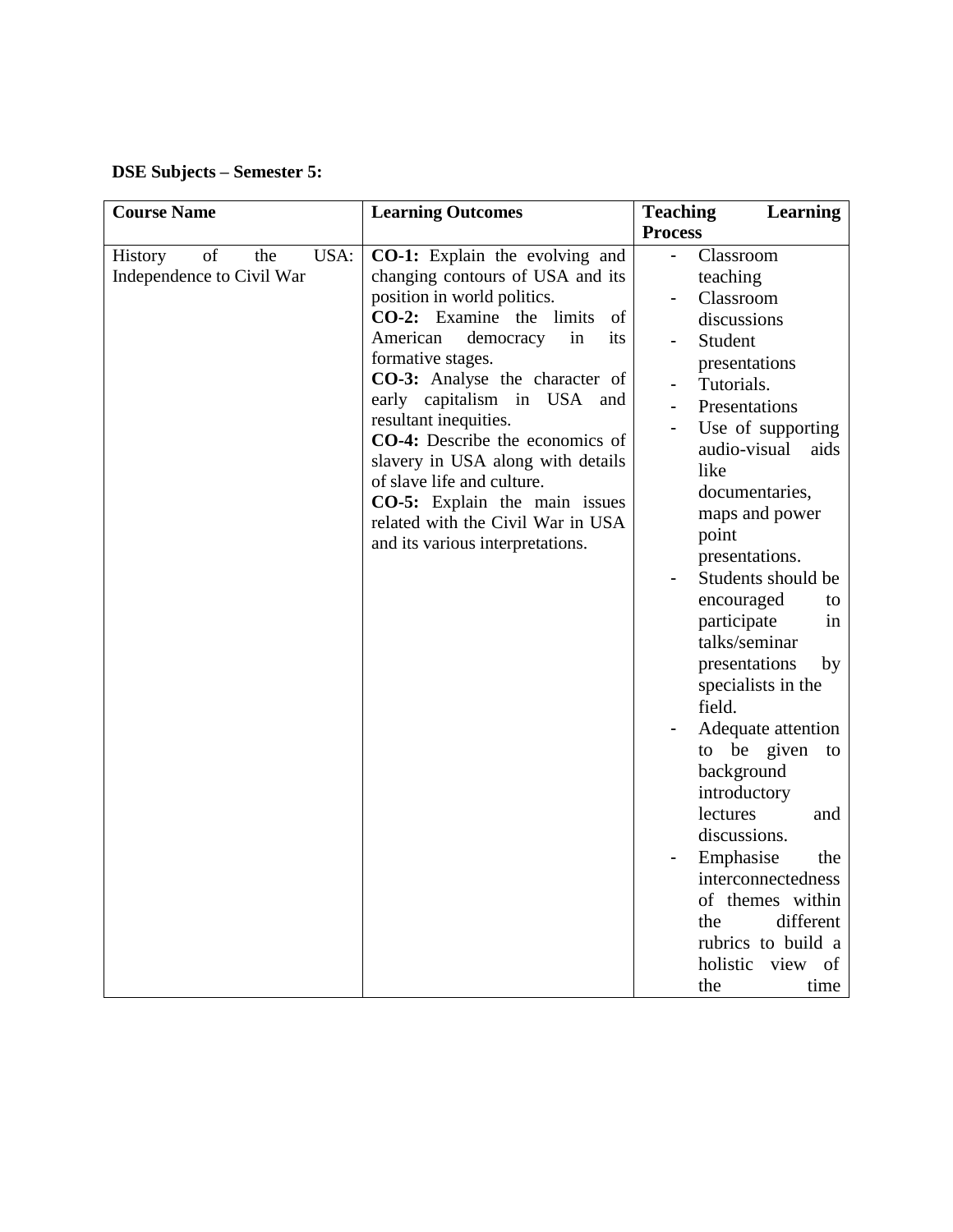| USSR:<br>History of the<br>From<br>Revolution to World War. 1917-<br>1945 | $CO-1$ :<br>Demonstrate<br>a nuanced<br>understanding of the major issues<br>the History of the<br><b>USSR</b><br>in<br>between 1917 to 1945.<br>$CO-2$ :<br>Explain<br><b>USSR</b><br>how<br>emerged out of Imperial Russia.<br><b>CO-3:</b> Summarize the steps in the<br>consolidation of Bolshevik power.<br>$CO-4:$<br>Explain<br>the<br>new<br>organization of production in the<br>fields and in the factory.<br><b>CO-5:</b> Identify linkages between<br>ideology, purges and propaganda.<br><b>CO-6:</b> Examine Soviet policies for<br>the period of the course in relation<br>nationalities<br>and<br>gender<br>to<br>questions and literature and art<br>forms. | period/region<br>under study.<br>Classroom<br>teaching<br>Classroom<br>discussions<br>Student<br>presentations<br>Tutorials.<br>Presentations<br>Use of supporting<br>audio-visual<br>aids<br>like<br>documentaries,<br>maps and power<br>point<br>presentations.<br>Students should be |
|---------------------------------------------------------------------------|------------------------------------------------------------------------------------------------------------------------------------------------------------------------------------------------------------------------------------------------------------------------------------------------------------------------------------------------------------------------------------------------------------------------------------------------------------------------------------------------------------------------------------------------------------------------------------------------------------------------------------------------------------------------------|-----------------------------------------------------------------------------------------------------------------------------------------------------------------------------------------------------------------------------------------------------------------------------------------|
|                                                                           |                                                                                                                                                                                                                                                                                                                                                                                                                                                                                                                                                                                                                                                                              |                                                                                                                                                                                                                                                                                         |
|                                                                           |                                                                                                                                                                                                                                                                                                                                                                                                                                                                                                                                                                                                                                                                              |                                                                                                                                                                                                                                                                                         |
|                                                                           |                                                                                                                                                                                                                                                                                                                                                                                                                                                                                                                                                                                                                                                                              |                                                                                                                                                                                                                                                                                         |
|                                                                           |                                                                                                                                                                                                                                                                                                                                                                                                                                                                                                                                                                                                                                                                              |                                                                                                                                                                                                                                                                                         |
|                                                                           |                                                                                                                                                                                                                                                                                                                                                                                                                                                                                                                                                                                                                                                                              |                                                                                                                                                                                                                                                                                         |
|                                                                           |                                                                                                                                                                                                                                                                                                                                                                                                                                                                                                                                                                                                                                                                              |                                                                                                                                                                                                                                                                                         |
|                                                                           |                                                                                                                                                                                                                                                                                                                                                                                                                                                                                                                                                                                                                                                                              |                                                                                                                                                                                                                                                                                         |
|                                                                           |                                                                                                                                                                                                                                                                                                                                                                                                                                                                                                                                                                                                                                                                              |                                                                                                                                                                                                                                                                                         |
|                                                                           |                                                                                                                                                                                                                                                                                                                                                                                                                                                                                                                                                                                                                                                                              |                                                                                                                                                                                                                                                                                         |
|                                                                           |                                                                                                                                                                                                                                                                                                                                                                                                                                                                                                                                                                                                                                                                              |                                                                                                                                                                                                                                                                                         |
|                                                                           |                                                                                                                                                                                                                                                                                                                                                                                                                                                                                                                                                                                                                                                                              |                                                                                                                                                                                                                                                                                         |
|                                                                           |                                                                                                                                                                                                                                                                                                                                                                                                                                                                                                                                                                                                                                                                              |                                                                                                                                                                                                                                                                                         |
|                                                                           |                                                                                                                                                                                                                                                                                                                                                                                                                                                                                                                                                                                                                                                                              |                                                                                                                                                                                                                                                                                         |
|                                                                           |                                                                                                                                                                                                                                                                                                                                                                                                                                                                                                                                                                                                                                                                              |                                                                                                                                                                                                                                                                                         |
|                                                                           |                                                                                                                                                                                                                                                                                                                                                                                                                                                                                                                                                                                                                                                                              |                                                                                                                                                                                                                                                                                         |
|                                                                           |                                                                                                                                                                                                                                                                                                                                                                                                                                                                                                                                                                                                                                                                              |                                                                                                                                                                                                                                                                                         |
|                                                                           |                                                                                                                                                                                                                                                                                                                                                                                                                                                                                                                                                                                                                                                                              |                                                                                                                                                                                                                                                                                         |
|                                                                           |                                                                                                                                                                                                                                                                                                                                                                                                                                                                                                                                                                                                                                                                              | encouraged<br>to                                                                                                                                                                                                                                                                        |
|                                                                           | $CO-7:$<br>Outline<br>Soviet<br>foreign                                                                                                                                                                                                                                                                                                                                                                                                                                                                                                                                                                                                                                      | participate<br>in                                                                                                                                                                                                                                                                       |
|                                                                           | policy issues.                                                                                                                                                                                                                                                                                                                                                                                                                                                                                                                                                                                                                                                               | talks/seminar                                                                                                                                                                                                                                                                           |
|                                                                           |                                                                                                                                                                                                                                                                                                                                                                                                                                                                                                                                                                                                                                                                              | presentations<br>by                                                                                                                                                                                                                                                                     |
|                                                                           |                                                                                                                                                                                                                                                                                                                                                                                                                                                                                                                                                                                                                                                                              | specialists in the                                                                                                                                                                                                                                                                      |
|                                                                           |                                                                                                                                                                                                                                                                                                                                                                                                                                                                                                                                                                                                                                                                              | field.                                                                                                                                                                                                                                                                                  |
|                                                                           |                                                                                                                                                                                                                                                                                                                                                                                                                                                                                                                                                                                                                                                                              | Adequate attention                                                                                                                                                                                                                                                                      |
|                                                                           |                                                                                                                                                                                                                                                                                                                                                                                                                                                                                                                                                                                                                                                                              | shall be given to                                                                                                                                                                                                                                                                       |
|                                                                           |                                                                                                                                                                                                                                                                                                                                                                                                                                                                                                                                                                                                                                                                              | background                                                                                                                                                                                                                                                                              |
|                                                                           |                                                                                                                                                                                                                                                                                                                                                                                                                                                                                                                                                                                                                                                                              | introductory                                                                                                                                                                                                                                                                            |
|                                                                           |                                                                                                                                                                                                                                                                                                                                                                                                                                                                                                                                                                                                                                                                              | lectures<br>and                                                                                                                                                                                                                                                                         |
|                                                                           |                                                                                                                                                                                                                                                                                                                                                                                                                                                                                                                                                                                                                                                                              | discussions.                                                                                                                                                                                                                                                                            |
|                                                                           |                                                                                                                                                                                                                                                                                                                                                                                                                                                                                                                                                                                                                                                                              | Emphasise<br>the                                                                                                                                                                                                                                                                        |
|                                                                           |                                                                                                                                                                                                                                                                                                                                                                                                                                                                                                                                                                                                                                                                              | interconnectedness                                                                                                                                                                                                                                                                      |
|                                                                           |                                                                                                                                                                                                                                                                                                                                                                                                                                                                                                                                                                                                                                                                              | of themes within                                                                                                                                                                                                                                                                        |
|                                                                           |                                                                                                                                                                                                                                                                                                                                                                                                                                                                                                                                                                                                                                                                              | different<br>the                                                                                                                                                                                                                                                                        |
|                                                                           |                                                                                                                                                                                                                                                                                                                                                                                                                                                                                                                                                                                                                                                                              | rubrics to build a                                                                                                                                                                                                                                                                      |
|                                                                           |                                                                                                                                                                                                                                                                                                                                                                                                                                                                                                                                                                                                                                                                              | holistic view<br>of                                                                                                                                                                                                                                                                     |
|                                                                           |                                                                                                                                                                                                                                                                                                                                                                                                                                                                                                                                                                                                                                                                              | the<br>time                                                                                                                                                                                                                                                                             |
|                                                                           |                                                                                                                                                                                                                                                                                                                                                                                                                                                                                                                                                                                                                                                                              | period/region                                                                                                                                                                                                                                                                           |
|                                                                           |                                                                                                                                                                                                                                                                                                                                                                                                                                                                                                                                                                                                                                                                              | under study.                                                                                                                                                                                                                                                                            |
| History of Modern China (c.                                               | $CO-1:$<br>Develop<br>in-depth<br>an                                                                                                                                                                                                                                                                                                                                                                                                                                                                                                                                                                                                                                         | Classroom                                                                                                                                                                                                                                                                               |
|                                                                           |                                                                                                                                                                                                                                                                                                                                                                                                                                                                                                                                                                                                                                                                              |                                                                                                                                                                                                                                                                                         |
|                                                                           |                                                                                                                                                                                                                                                                                                                                                                                                                                                                                                                                                                                                                                                                              |                                                                                                                                                                                                                                                                                         |
|                                                                           |                                                                                                                                                                                                                                                                                                                                                                                                                                                                                                                                                                                                                                                                              |                                                                                                                                                                                                                                                                                         |
|                                                                           |                                                                                                                                                                                                                                                                                                                                                                                                                                                                                                                                                                                                                                                                              |                                                                                                                                                                                                                                                                                         |
|                                                                           |                                                                                                                                                                                                                                                                                                                                                                                                                                                                                                                                                                                                                                                                              |                                                                                                                                                                                                                                                                                         |
|                                                                           | <b>CO-2:</b> To locate these historical                                                                                                                                                                                                                                                                                                                                                                                                                                                                                                                                                                                                                                      | on                                                                                                                                                                                                                                                                                      |
| 1840-1950s)                                                               | of<br>China's<br>understanding<br>engagement with the challenges<br>posed by imperialism, and the<br>trajectories of transition<br>from<br>feudalism to a bourgeois/ capitalist<br>modernity.                                                                                                                                                                                                                                                                                                                                                                                                                                                                                | teaching<br><b>Discussions</b><br>Presentations<br>Tutorials.<br>Presentations shall<br>focus<br>either                                                                                                                                                                                 |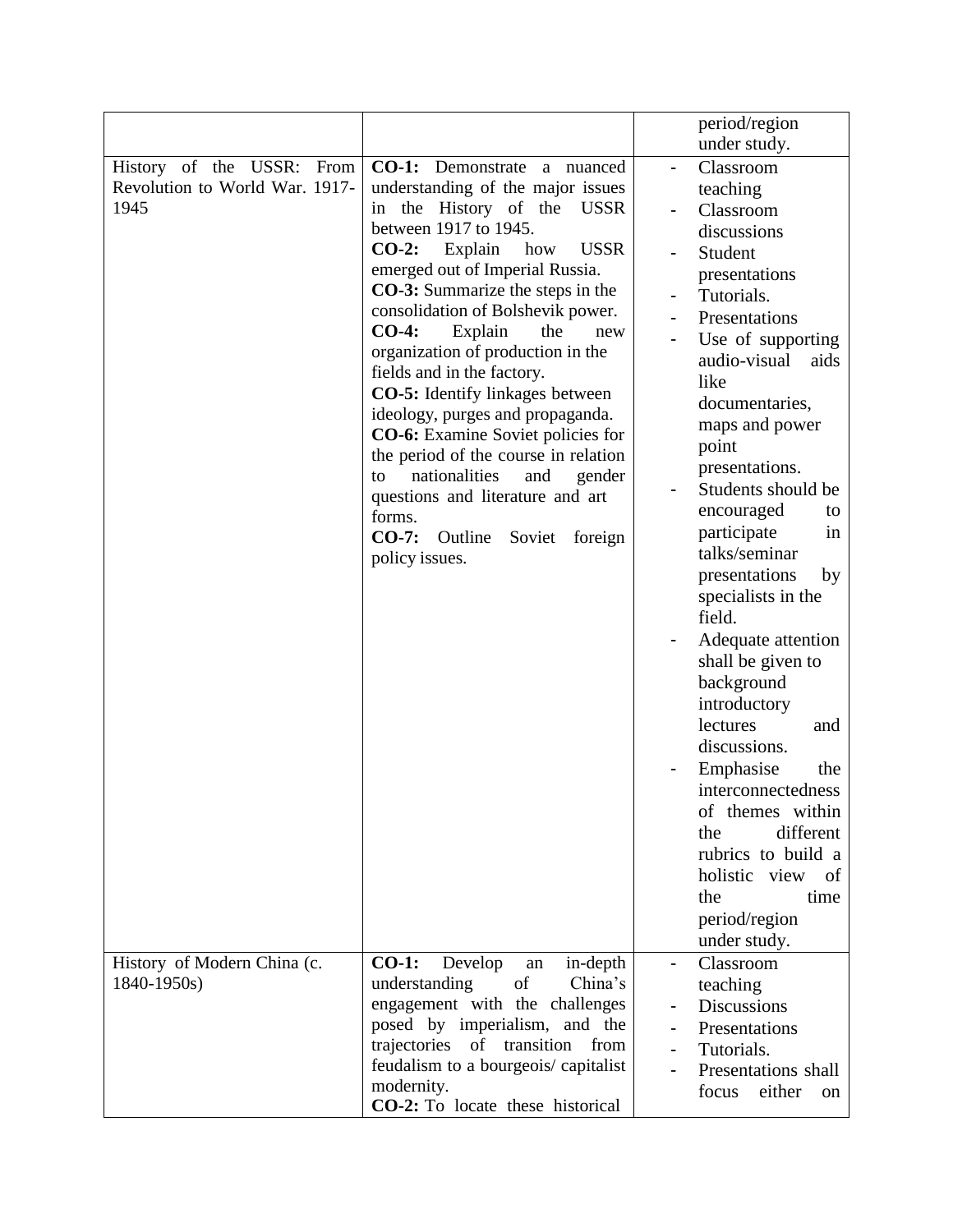|                                    | transitions in<br>light of other           | important themes             |
|------------------------------------|--------------------------------------------|------------------------------|
|                                    | contemporaneous trajectories into          | covered in class             |
|                                    | a global modernity, especially that        |                              |
|                                    |                                            | lectures,<br><b>or</b><br>on |
|                                    | of Japan.<br>$CO-3:$                       | specific readings.           |
|                                    | Analyse<br>significant                     | Emphasise<br>the             |
|                                    | historiographical shifts in Chinese        | interconnectedness           |
|                                    | history, especially with reference         | within<br>of issues          |
|                                    | to the discourses of nationalism,          | different<br>the             |
|                                    | imperialism, and communism.                | rubrics to build a           |
|                                    | <b>CO-4:</b> Investigate the political,    | holistic view<br>of          |
|                                    | economic, social and cultural              | the time period.             |
|                                    | disruptions<br>caused<br>by<br>the         |                              |
|                                    | breakdown of the centuries old             |                              |
|                                    | Chinese institutions and ideas, and        |                              |
|                                    | the recasting of tradition to meet         |                              |
|                                    | modernist challenges.                      |                              |
|                                    | <b>CO-5:</b> Comprehend the genesis        |                              |
|                                    | and unique trajectories of the             |                              |
|                                    | <b>Chinese Communist Revolution.</b>       |                              |
|                                    | <b>CO-6:</b> Locate the rise of China      |                              |
|                                    | and Japan in the spheres of Asian          |                              |
|                                    |                                            |                              |
|                                    | and world politics respectively.           |                              |
| <b>Global Ecological Histories</b> | <b>CO-1:</b> Critique an understanding     | Classroom                    |
|                                    | of environmental concerns based            | teaching                     |
|                                    | scientific/<br>on<br>a<br>narrow           | classroom                    |
|                                    | technological perspective.                 | discussions                  |
|                                    | $CO-2:$<br><b>Discuss</b><br>environmental | Student                      |
|                                    | issues within a social- political          | presentations                |
|                                    | framework.                                 | Tutorials.                   |
|                                    | <b>CO-3:</b> Examine the role of social    | Presentations                |
|                                    | inequality, i.e. unequal distribution      | Use of supporting            |
|                                    | of<br>and<br>unequal<br>access<br>to       | audio-visual<br>aids         |
|                                    | environmental resources. This is           | like                         |
|                                    | critical in gaining an understanding       |                              |
|                                    | of the environmental crisis of the         | documentaries,               |
|                                    | world - from the global to the             | maps and power               |
|                                    | local.                                     | point                        |
|                                    | <b>CO-4:</b> Examine the complexities      | presentations.               |
|                                    | distribution<br>resource<br>of<br>and      | Students should be           |
|                                    | inequalities<br>of<br>resource<br>use,     | encouraged<br>to             |
|                                    | locating these<br>within<br>specific       | participate<br>in            |
|                                    | social contexts, with reference to         | talks/seminar                |
|                                    | case studies regarding water rights        | presentations<br>by          |
|                                    | and forest rights.                         | specialists in the           |
|                                    | $CO-5:$<br>Locate<br>solutions<br>to       | field.                       |
|                                    |                                            |                              |
|                                    | environmental problems within a            | Adequate attention           |
|                                    | framework<br>οf<br>greater                 | to be given<br>to            |
|                                    | democratisation of resource use.           | background                   |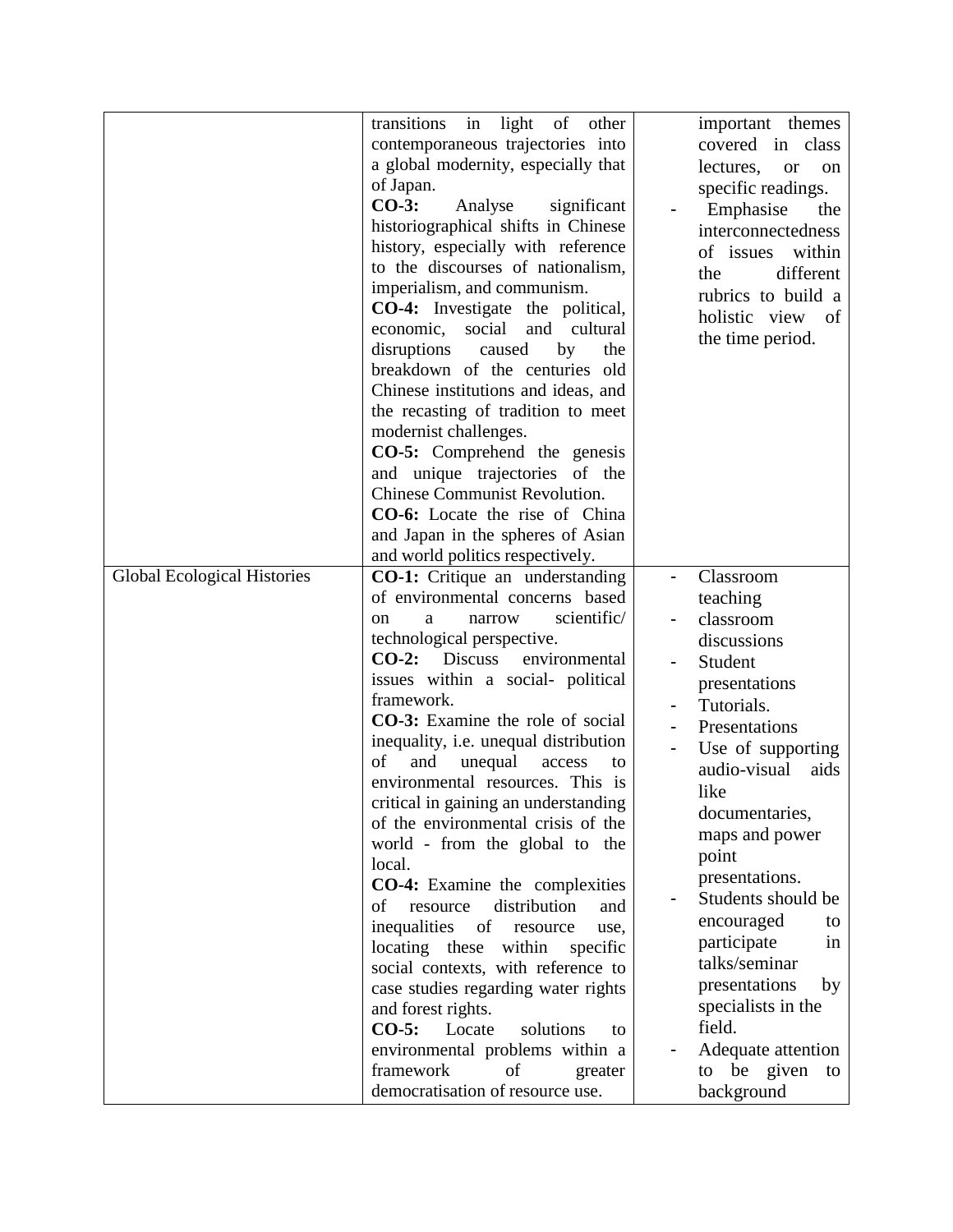| <b>CO-6:</b> Problematise (or <i>critique?</i> ) | introductory       |           |
|--------------------------------------------------|--------------------|-----------|
| the notion of a pristine past - of               | lectures           | and       |
| perfect balance between human                    | discussions.       |           |
| societies and nature in pre-modern               | Emphasise          | the       |
| times.                                           | interconnectedness |           |
|                                                  | of themes within   |           |
|                                                  | the                | different |
|                                                  | rubrics to build a |           |
|                                                  | holistic view      | - of      |
|                                                  | the                | time      |
|                                                  | period/region      |           |
|                                                  | under study.       |           |

## **DSE Subjects – Semester 6:**

| <b>Course Name</b>                                                                                  | <b>Learning Outcomes</b>                                                                                                                                                                                                                                                                                                                                                                                                                                                                                                                                                                                                                                                                                                                    | <b>Teaching</b><br><b>Learning</b>                                                                                                                                                                                                                                                                                                                                                                                                                                  |
|-----------------------------------------------------------------------------------------------------|---------------------------------------------------------------------------------------------------------------------------------------------------------------------------------------------------------------------------------------------------------------------------------------------------------------------------------------------------------------------------------------------------------------------------------------------------------------------------------------------------------------------------------------------------------------------------------------------------------------------------------------------------------------------------------------------------------------------------------------------|---------------------------------------------------------------------------------------------------------------------------------------------------------------------------------------------------------------------------------------------------------------------------------------------------------------------------------------------------------------------------------------------------------------------------------------------------------------------|
|                                                                                                     |                                                                                                                                                                                                                                                                                                                                                                                                                                                                                                                                                                                                                                                                                                                                             | <b>Process</b>                                                                                                                                                                                                                                                                                                                                                                                                                                                      |
| of<br>USA:<br>the<br><b>History</b><br><b>Reconstruction</b><br><b>New</b><br>to<br><b>Politics</b> | <b>CO-1:</b> Explain the reasons for the<br>implementation<br>Age<br>'Reconstruction' and the causes<br>for its limited success.<br><b>CO-2:</b> Analyse the growth of<br>capitalism in USA especially in<br>terms<br>of<br>big<br>business,<br>Monopolosim, etc.<br>CO-3: Examine the features of<br>Labour Union movements.<br>CO-4: Discern the history of<br>Populist<br>and<br>Progressive<br>with<br>movements<br>along<br>introduction of New Deal in<br>response to the Great Depression.<br><b>CO-5:</b> Describe the nature of<br>Women's Liberation movement<br>also<br>and<br>explain<br>the<br>'Pastoralization' of Housework.<br>CO-6: Illustrate the significance<br>of Civil Rights Movements and<br>Martin Luther King Jr. | Classroom<br>teaching<br>of<br>Classroom<br>discussions<br>Student<br>presentations<br>Tutorials.<br>Presentations<br>Use of supporting<br>audio-visual<br>aids<br>like<br>documentaries,<br>maps and power<br>point<br>presentations.<br><b>Students</b><br>should<br>be encouraged to<br>participate<br>in<br>talks/seminar<br>presentations<br>by<br>specialists in the<br>field.<br>Adequate<br>attention shall be<br>given<br>to<br>background<br>introductory |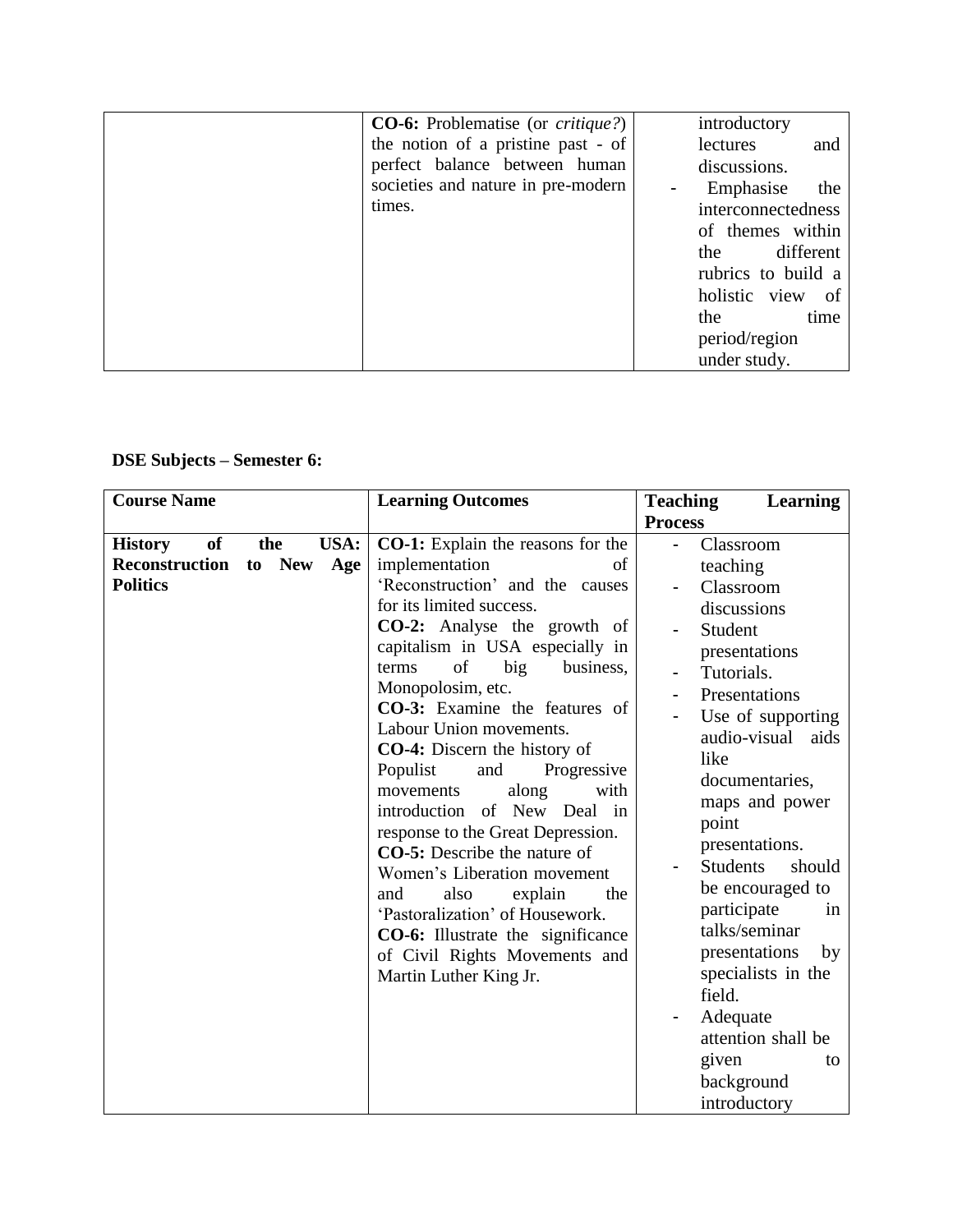|                                        |                                          | lectures<br>and           |
|----------------------------------------|------------------------------------------|---------------------------|
|                                        |                                          | discussions.              |
|                                        |                                          | Emphasise<br>the          |
|                                        |                                          | interconnectednes         |
|                                        |                                          | s of themes within        |
|                                        |                                          | different<br>the          |
|                                        |                                          | rubrics to build a        |
|                                        |                                          | holistic view of          |
|                                        |                                          | the<br>time               |
|                                        |                                          |                           |
|                                        |                                          | period/region             |
|                                        |                                          | under study.              |
| <b>History of the USSR: The Soviet</b> | <b>CO-1:</b> Outline and explain key     | Classroom                 |
| <b>Experience (c. 1945-1991)</b>       | developments in the history of the       | teaching                  |
|                                        | USSR between 1945 and 1991.              | Classroom                 |
|                                        | CO-2: Critically analyse<br>the          | discussions               |
|                                        | Soviet political system and its          | student                   |
|                                        | global impact.                           | presentations             |
|                                        | $CO-3:$<br>Co-relate<br>the<br>various   | Tutorials.                |
|                                        | developments<br>culture<br>to<br>and     | Presentations             |
|                                        | literary growth.                         | Use of supporting         |
|                                        | $CO-4:$<br>Explain<br>the<br>origins,    | audio-visual<br>aids      |
|                                        | developments and the end of the          | like                      |
|                                        | Cold War.                                | documentaries,            |
|                                        | <b>CO-5:</b> Analyse the factors leading | maps and power            |
|                                        | economic<br>slowdown,<br>to              | point                     |
|                                        | disintegration of the Soviet Union       | presentations.            |
|                                        | the<br>formation<br>of<br>and            | <b>Students</b><br>should |
|                                        | Confederation<br>Independent<br>of       | be encouraged to          |
|                                        | States.                                  | participate<br>in         |
|                                        |                                          | talks/seminar             |
|                                        |                                          | presentations             |
|                                        |                                          | by                        |
|                                        |                                          | specialists in the        |
|                                        |                                          | field.                    |
|                                        |                                          | Adequate                  |
|                                        |                                          | attention shall be        |
|                                        |                                          | given<br>to               |
|                                        |                                          | background                |
|                                        |                                          | introductory              |
|                                        |                                          | lectures<br>and           |
|                                        |                                          | discussions.              |
|                                        |                                          | Emphasise<br>the          |
|                                        |                                          | interconnectednes         |
|                                        |                                          | s of themes within        |
|                                        |                                          | different<br>the          |
|                                        |                                          | rubrics to build a        |
|                                        |                                          | holistic<br>view<br>of    |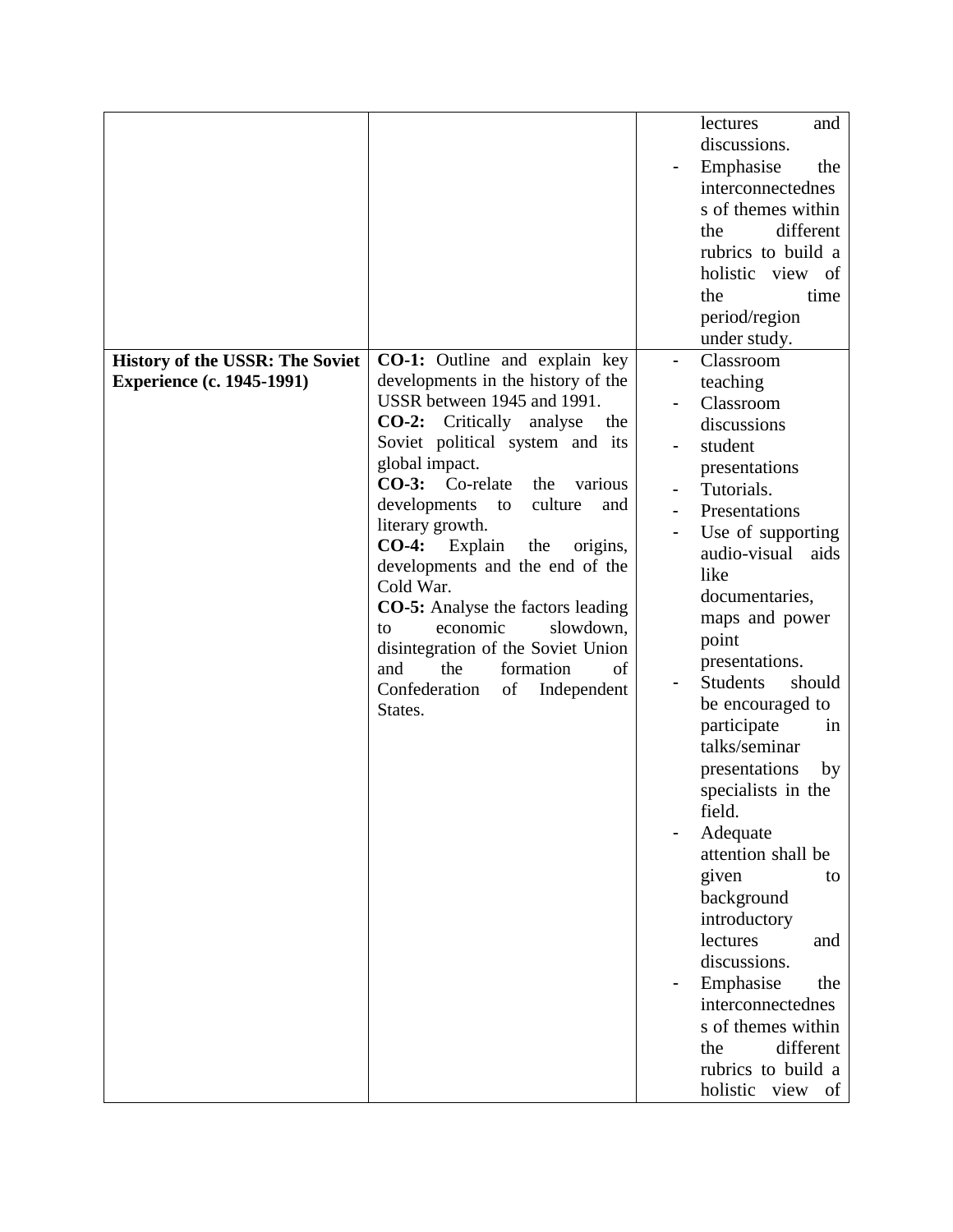|                                              |                                          | time<br>the                                 |    |
|----------------------------------------------|------------------------------------------|---------------------------------------------|----|
|                                              |                                          | period/region                               |    |
|                                              |                                          | under study.                                |    |
| <b>HISTORY</b><br><b>MODERN</b><br><b>OF</b> | <b>CO-1:</b> Explain Japan's attempts to | Classroom<br>$\overline{\phantom{a}}$       |    |
| JAPAN (c. 1868-1950s)                        | create new institutional structures      | teaching                                    |    |
|                                              | and recast traditions to encounter       | Classroom                                   |    |
|                                              | challenges of the west.                  | discussions                                 |    |
|                                              | <b>CO-2:</b> Analyse historiographical   | Student                                     |    |
|                                              | shifts in Japanese history in the        | presentations                               |    |
|                                              | context of global politics.              | Tutorials.                                  |    |
|                                              | CO-3: Examine the<br>divergent           | Presentations                               |    |
|                                              | pathways to modernity<br>followed        | Use of supporting                           |    |
|                                              | by Japan.                                | audio-visual aids                           |    |
|                                              | $CO-4:$<br>Examine<br>distinct           | like                                        |    |
|                                              | perspectives on imperialism and          | documentaries,                              |    |
|                                              | nationalism in East Asia, and            | maps and power                              |    |
|                                              | understand how historiographical         | point                                       |    |
|                                              | approaches are shaped by their           |                                             |    |
|                                              | contexts.                                | presentations.<br><b>Students</b><br>should |    |
|                                              | <b>CO-5:</b> Conceptualise how these     |                                             |    |
|                                              | distinct histories can be rooted in      | be encouraged to                            |    |
|                                              | common cultural traditions.              | participate                                 | 1n |
|                                              | <b>CO-6:</b> Locate and contextualise    | talks/seminar                               |    |
|                                              | the history of Japan in world            | presentations                               | by |
|                                              | politics.                                | specialists in the                          |    |
|                                              | $CO-7:$<br>Critically<br>discuss         | field.                                      |    |
|                                              | contemporary international studies       | Adequate                                    |    |
|                                              | with much greater clarity based on       | attention shall be                          |    |
|                                              | the knowledge of history and             | given                                       | to |
|                                              | culture of Japan.                        | background                                  |    |
|                                              |                                          | introductory                                |    |
|                                              |                                          | lectures<br>and                             |    |
|                                              |                                          | discussions.                                |    |
|                                              |                                          | Emphasise<br>the                            |    |
|                                              |                                          | interconnectednes                           |    |
|                                              |                                          | s of themes within                          |    |
|                                              |                                          | different<br>the                            |    |
|                                              |                                          | rubrics to build a                          |    |
|                                              |                                          | holistic view of                            |    |
|                                              |                                          | the<br>time                                 |    |
|                                              |                                          | period/region                               |    |
|                                              |                                          | under study.                                |    |
| The Making of Contemporary                   | <b>CO-1:</b> Draw a broad outline of the | Classroom                                   |    |
| India (c. 1950-1990s)                        | history and politics of the early        | teaching                                    |    |
|                                              | years of Independence, including         | Classroom                                   |    |
|                                              | the framing of the constitution and      | discussions                                 |    |
|                                              | the linguistic reorganisation of         | Student                                     |    |
|                                              | states.                                  |                                             |    |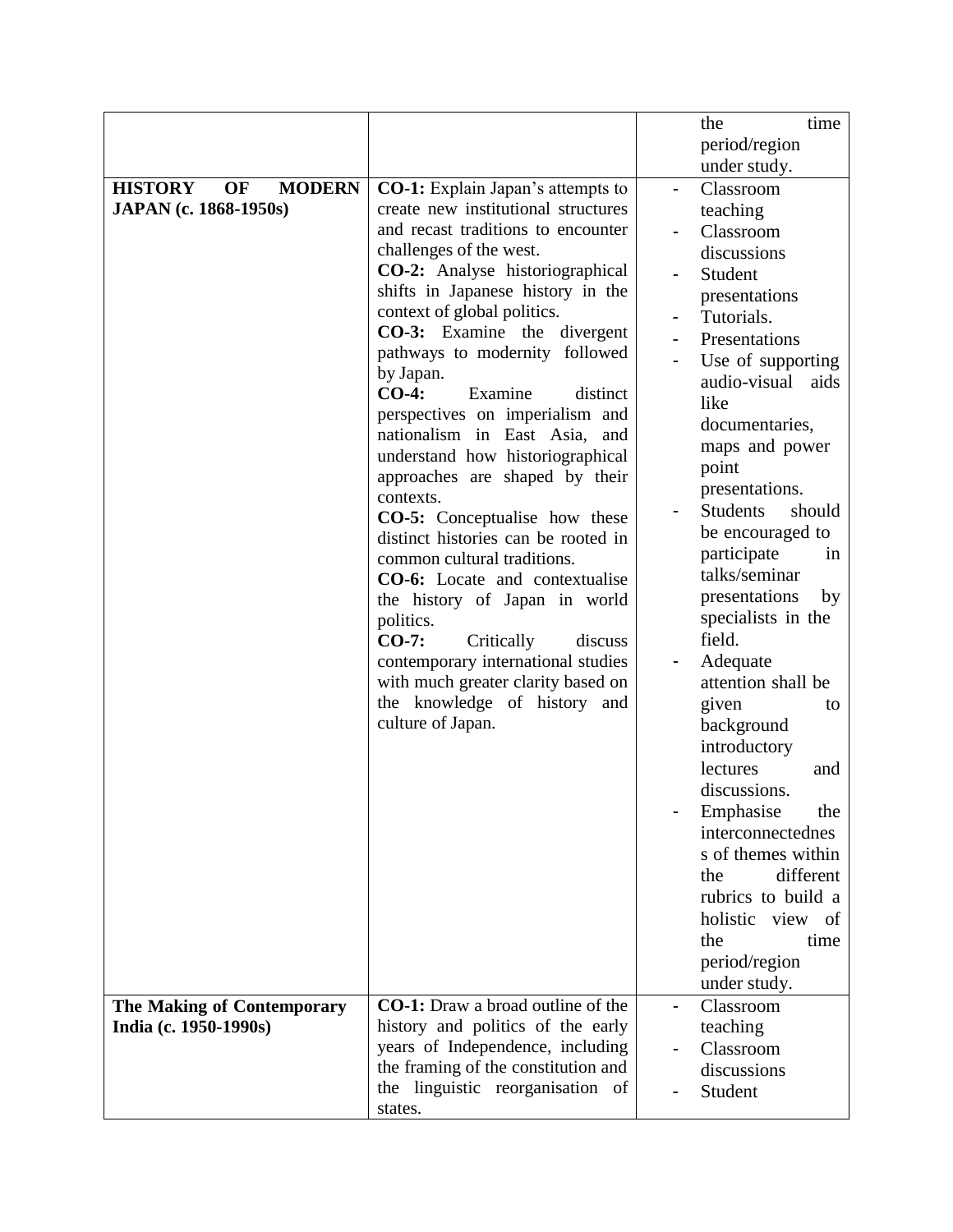| <b>CO-2:</b> Examine critically issues  |                | presentations             |
|-----------------------------------------|----------------|---------------------------|
| of economic development in the          |                | Tutorials.                |
| Independence,<br>early years<br>of      | $\blacksquare$ | Presentations             |
| particularly<br>the<br>problems<br>of   |                | Use of supporting         |
| development.                            |                | audio-visual aids         |
| <b>CO-3:</b> Summarize critical issues  |                | like                      |
| pertaining to the history of Non-       |                | documentaries,            |
| <b>Alignment and Panchsheel</b>         |                | maps and power            |
| $CO-4:$<br>significant<br>Trace<br>the  |                | point                     |
| developments in the history of          |                |                           |
| India, since 1947, including the        |                | presentations.            |
| history of the Congress party, the      |                | <b>Students</b><br>should |
| Naxalbari and the JP Movement,          |                | be encouraged to          |
| as well as political developments       |                | participate<br>in         |
| in the regional context.                |                | talks/seminar             |
| <b>CO-5:</b> Examine issues of critical |                | presentations<br>by       |
| relevance in the history of India       |                | specialists in the        |
| from 1970s to 1990s, with special       |                | field.                    |
| emphasis on caste assertion and         |                | Adequate                  |
| mobilisation in politics and right-     |                | attention shall be        |
| wing nationalism.                       |                | given<br>to               |
| CO-6: Outline and examine the           |                | background                |
| major developments in the history       |                | introductory              |
| of social reform<br>around<br>the       |                | lectures<br>and           |
| question of 'Women and law'.            |                | discussions.              |
|                                         |                |                           |
| <b>CO-7:</b> Evaluate the history<br>of |                | Emphasise<br>the          |
| Environmental<br>movements<br>in.       |                | interconnectednes         |
| India since Independence.               |                | s of themes within        |
| <b>CO-8:</b> Examine the formation of a |                | different<br>the          |
| 'civil society' and the emergence       |                | rubrics to build a        |
| of popular movements                    |                | holistic view of          |
| in North East India.                    |                | the<br>time               |
| $CO-9:$<br>Trace the<br>history<br>of   |                | period/region             |
| Judiciary in Independent India          |                | under study.              |
| with special focus on Public            |                |                           |
| Interest Litigation.                    |                |                           |
| <b>CO-10:</b> Construct a history of    |                |                           |
| Media in modern India, a history        |                |                           |
| of Modern Indian Art and one of         |                |                           |
| Sports as well as evaluate the          |                |                           |
| significance of these in the making     |                |                           |
| of a Modern Nation.                     |                |                           |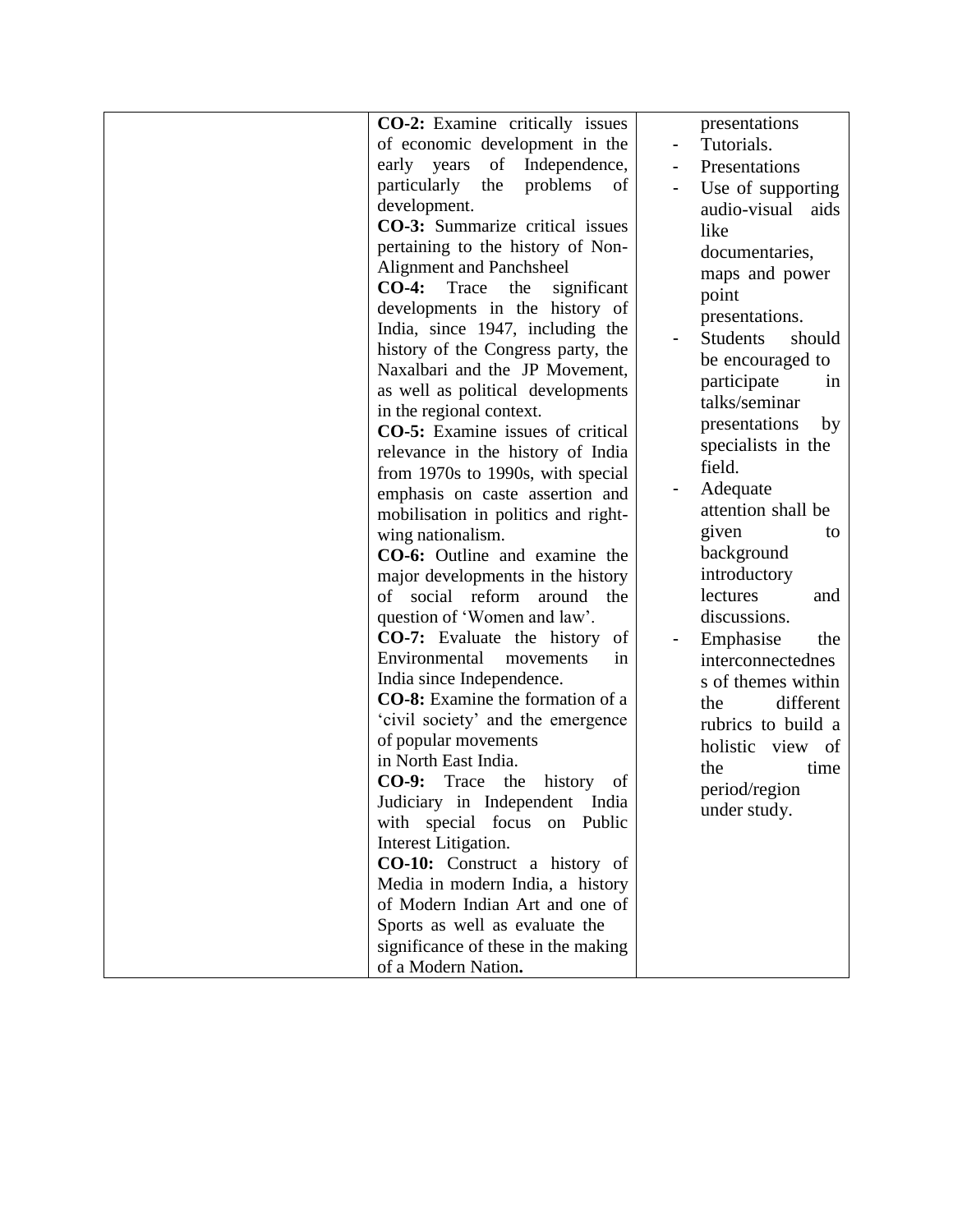**Generic Elective – Semester 1/2/3/4**

| <b>Course Name</b>          | <b>Learning Outcomes</b>                  | <b>Learning</b><br><b>Teaching</b> |
|-----------------------------|-------------------------------------------|------------------------------------|
|                             |                                           | <b>Process</b>                     |
| Delhi through the Ages: The | CO-1: Analyse different kinds of          | Classroom<br>$\blacksquare$        |
| Making of its Early Modern  | archaeological,<br>sources                | teaching                           |
| <b>History</b>              | architectural and a variety of            | Group discussions                  |
|                             | textual materials.                        | Group                              |
|                             | CO-2: Use these materials and             | presentations<br><sub>on</sub>     |
|                             | correlate<br>their<br>sometimes           | specific<br>themes/                |
|                             | discordant information.                   | readings.                          |
|                             | $CO-3:$<br>Analyse processes<br>οf        | Explain what is                    |
|                             | urbanization and state formation.         | broadly meant by                   |
|                             | <b>CO-4:</b> Describe the difficulties in | historical<br>the                  |
|                             | appropriating narratives of the           | approach and the                   |
|                             | state with the history of particular      | importance<br>of                   |
|                             | localities.                               | historicising                      |
|                             |                                           | various macro and                  |
|                             |                                           | micro-level                        |
|                             |                                           | developments/                      |
|                             |                                           | phenomena.                         |
|                             |                                           | Interactive                        |
|                             |                                           | sessions<br>through                |
|                             |                                           | group discussions                  |
|                             |                                           | <sub>or</sub><br>group             |
|                             |                                           | presentations shall                |
|                             |                                           | be used to enable                  |
|                             |                                           | un-learning<br>of                  |
|                             |                                           | prevailing                         |
|                             |                                           | misconceptions                     |
|                             |                                           | historical<br>about                |
|                             |                                           | developments and                   |
|                             |                                           | time periods, as                   |
|                             |                                           | well as to facilitate              |
|                             |                                           | revision of issues                 |
|                             |                                           | outlined<br>in<br>the              |
|                             |                                           |                                    |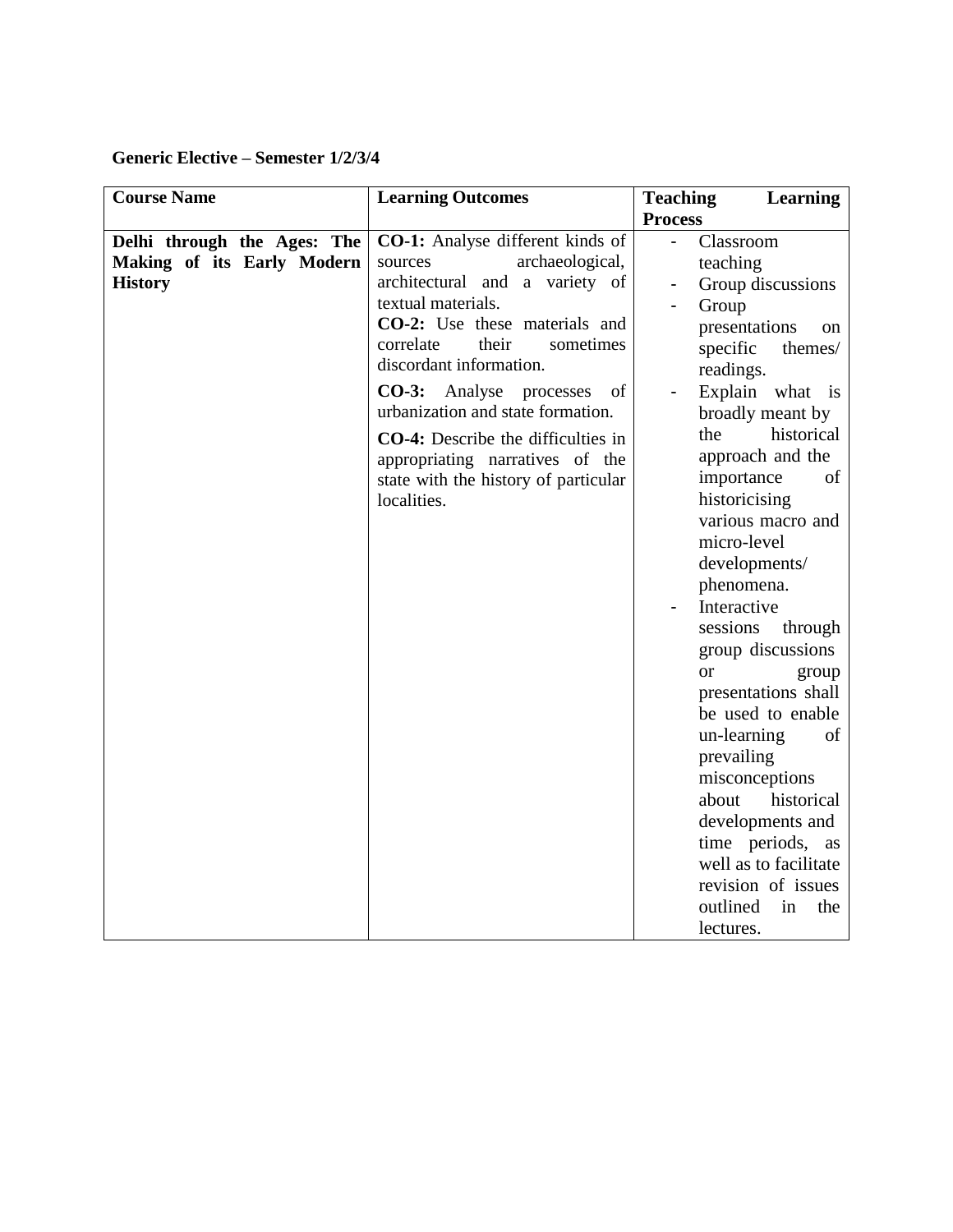|                                              |                                           | Use of supporting     |
|----------------------------------------------|-------------------------------------------|-----------------------|
|                                              |                                           | audio-visual<br>aids  |
|                                              |                                           | like documentaries    |
|                                              |                                           | and power point       |
|                                              |                                           | presentations,        |
|                                              |                                           | field-visit<br>where  |
|                                              |                                           | necessary.            |
| Delhi through the Ages: From                 | $CO-1$ :<br>Contextualize                 | Classroom             |
| <b>Colonial</b><br><b>Contemporary</b><br>to | questions<br>contemporary<br>with         | teaching              |
| <b>Times</b>                                 | regard to the city in the light of its    | Group discussions     |
|                                              | colonial past and lived present.          | Group                 |
|                                              | $CO-2$ :<br>Analyse<br>the<br>political   | presentations<br>on   |
|                                              | developments and their legacy for         | specific<br>themes/   |
|                                              | the shaping of the city.                  | readings.             |
|                                              | <b>CO-3:</b> Discern importance<br>- of   | Explain what is       |
|                                              | 'local'<br>social,<br>ecological<br>and   | broadly meant by      |
|                                              | cultural processes that shape and         | historical<br>the     |
|                                              | reshape the city.                         | approach and the      |
|                                              | <b>CO-4:</b> Explain the historical roots | importance<br>of      |
|                                              | of the problems of sustainable            | historicising         |
|                                              | urbanization with regards<br>to           | various macro and     |
|                                              | Delhi.                                    | micro-level           |
|                                              |                                           | developments/         |
|                                              |                                           | phenomena.            |
|                                              |                                           | Interactive           |
|                                              |                                           | sessions<br>through   |
|                                              |                                           | group discussions     |
|                                              |                                           | <b>or</b><br>group    |
|                                              |                                           | presentations shall   |
|                                              |                                           | be used to enable     |
|                                              |                                           | un-learning<br>of     |
|                                              |                                           | prevailing            |
|                                              |                                           | misconceptions        |
|                                              |                                           | historical<br>about   |
|                                              |                                           | developments and      |
|                                              |                                           | time periods, as      |
|                                              |                                           | well as to facilitate |
|                                              |                                           | revision of issues    |
|                                              |                                           | outlined in<br>the    |
|                                              |                                           | lectures.             |
|                                              |                                           | Use of supporting     |
|                                              |                                           | audio-visual<br>aids  |
|                                              |                                           | like documentaries    |
|                                              |                                           | and power point       |
|                                              |                                           | presentations,        |
|                                              |                                           | field-visit<br>where  |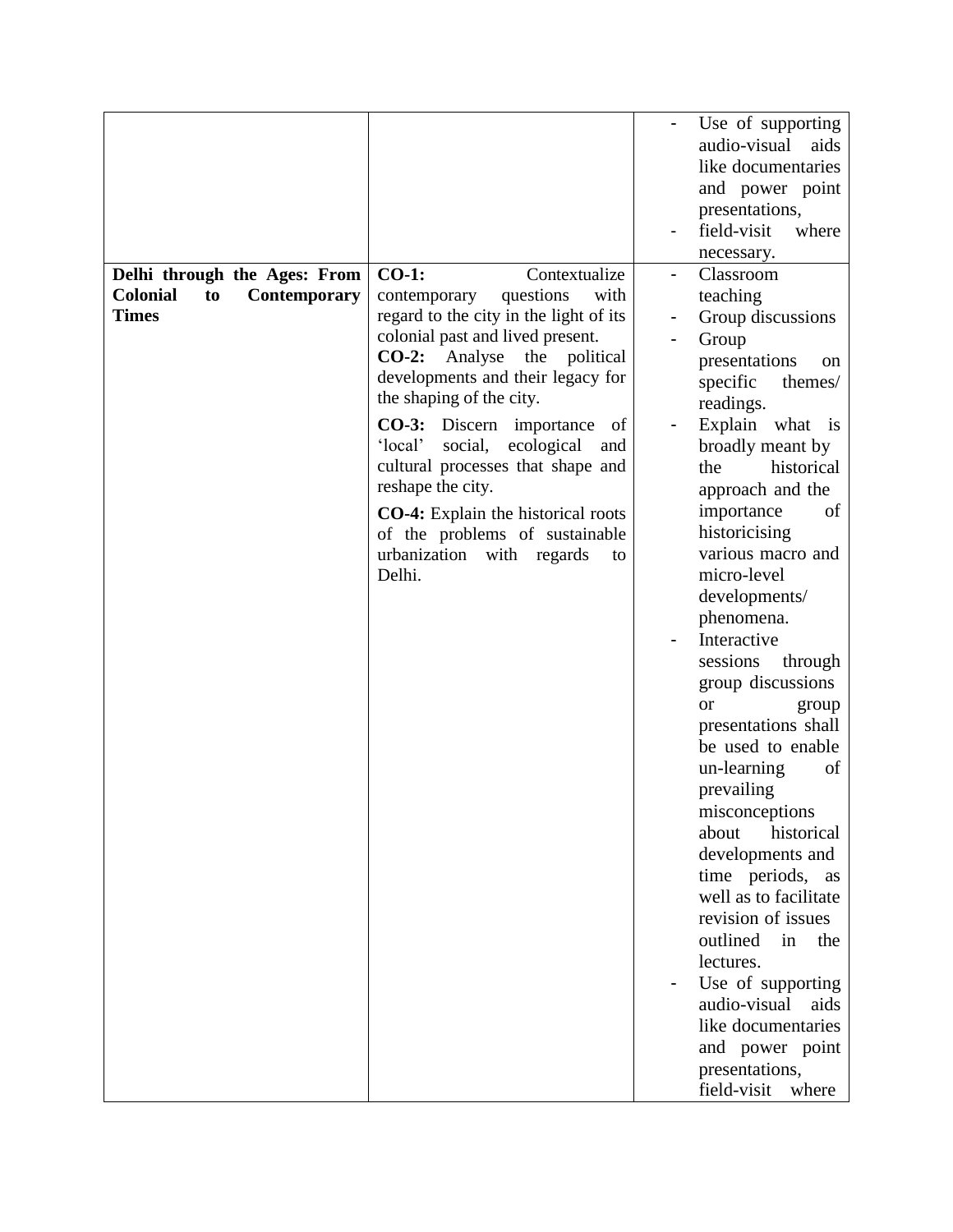|                           |                                                                      | necessary.            |
|---------------------------|----------------------------------------------------------------------|-----------------------|
| <b>Politics of Nature</b> | <b>CO-1:</b> Critique an understanding                               | Classroom             |
|                           | of environmental concerns based on                                   | teaching              |
|                           | a narrow scientific/ technological                                   | Group discussions     |
|                           | perspective.                                                         | Group                 |
|                           | $CO-2$ : Discuss<br>environmental                                    | presentations<br>on   |
|                           | issues within a social and political                                 | specific<br>themes/   |
|                           | (or social scientific?) framework.                                   | readings.             |
|                           | <b>CO-3:</b> Examine the role of social                              | Explain what is       |
|                           | inequality. How does unequal                                         | broadly meant by      |
|                           | distribution of and unequal access                                   | historical<br>the     |
|                           | to environmental resources help                                      | approach and the      |
|                           | understand<br>environmental<br>the                                   | of<br>importance      |
|                           | crisis of the world - from the                                       | historicising         |
|                           | global to the local.                                                 | various macro and     |
|                           | <b>CO-4:</b> Examine the complexities                                | micro-level           |
|                           | distribution<br>of<br>resource<br>and                                | developments/         |
|                           | inequalities of<br>resource<br>use,                                  | phenomena.            |
|                           | locating these within specific                                       | Interactive           |
|                           | social contexts, with reference to                                   | sessions<br>through   |
|                           | case studies regarding water rights                                  | group discussions     |
|                           | and forest rights.                                                   | <b>or</b><br>group    |
|                           | $CO-5:$<br>Locate<br>solutions<br>to                                 | presentations shall   |
|                           | environmental problems within a                                      | be used to enable     |
|                           | framework<br>of<br>greater                                           | un-learning<br>of     |
|                           | democratisation of resource use.                                     | prevailing            |
|                           | <b>CO-6:</b> Problematise (or <i>critique?</i> )                     | misconceptions        |
|                           | the notion of a pristine past - of                                   | about<br>historical   |
|                           | perfect balance between human                                        | developments and      |
|                           | societies and nature in pre-modern                                   | time periods, as      |
|                           | times.                                                               | well as to facilitate |
|                           |                                                                      | revision of issues    |
|                           |                                                                      | outlined in the       |
|                           |                                                                      | lectures.             |
|                           |                                                                      | Use of supporting     |
|                           |                                                                      | audio-visual<br>aids  |
|                           |                                                                      | like documentaries    |
|                           |                                                                      | and power point       |
|                           |                                                                      | presentations,        |
|                           |                                                                      | field-visit<br>where  |
|                           |                                                                      | necessary.            |
| Inequality and Difference | CO-1: Critique<br>the prevalent                                      | Classroom             |
|                           | dominant understanding of Caste,                                     | teaching              |
|                           | Gender, and Tribe.                                                   | Group discussions     |
|                           | CO-2: Discuss<br>the<br>complex<br>relations between differences and | Group                 |
|                           | inequalities.                                                        | presentations<br>on   |
|                           |                                                                      |                       |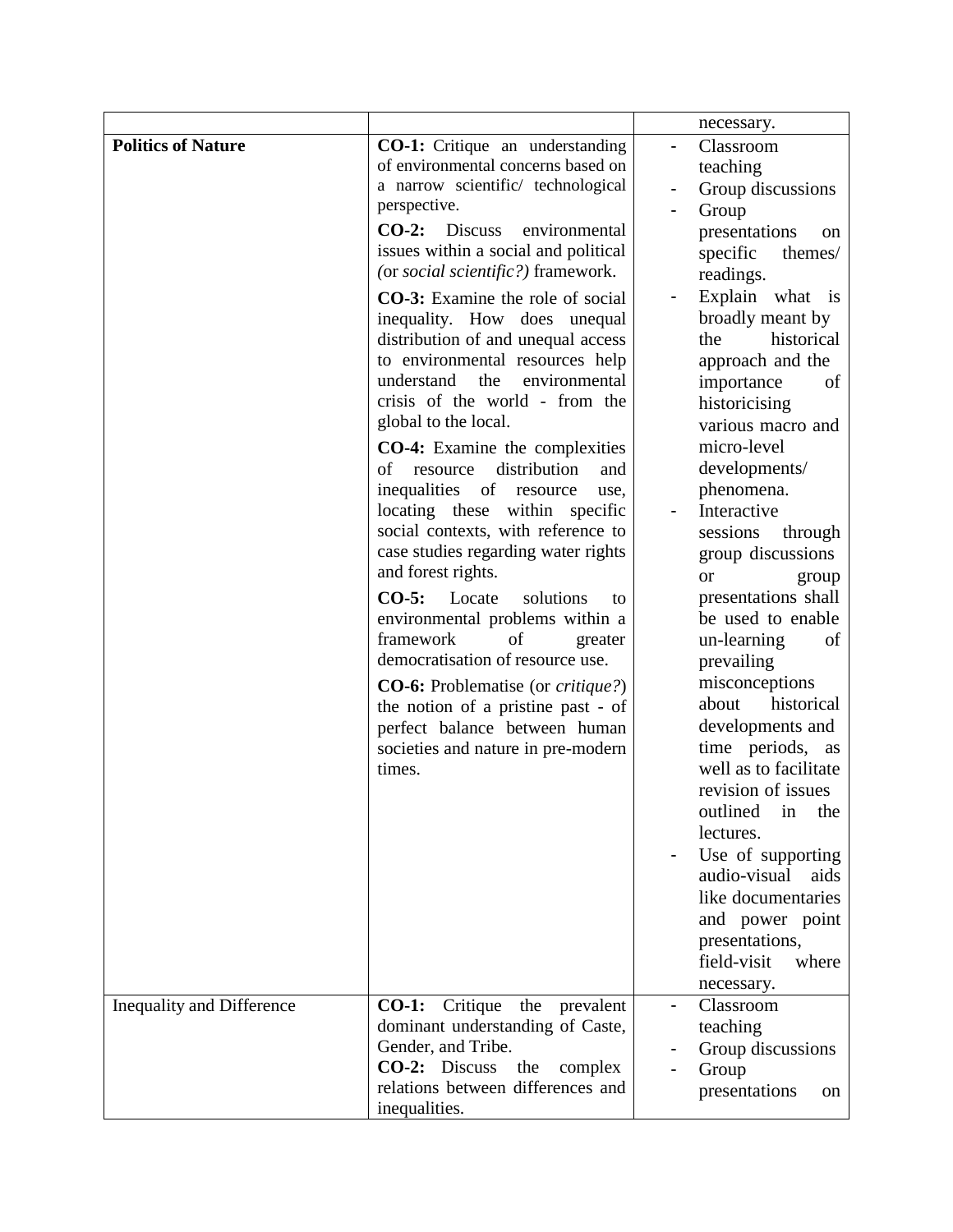| Examine<br>$CO-3:$<br>the<br>inherent    | specific<br>themes/                |
|------------------------------------------|------------------------------------|
| the<br>of<br>politics<br>in<br>creation  | readings.                          |
| inequalities and differences.            | Explain what is                    |
| <b>CO-4:</b> Outline various initiatives | broadly meant by                   |
| taken by government to prohibit          | historical<br>the                  |
| caste-gender atrocities and uplift       | approach and the                   |
| of deprived sections of society          | of                                 |
| and its limitations.                     | importance                         |
|                                          | historicising<br>various macro and |
|                                          | micro-level                        |
|                                          |                                    |
|                                          | developments/                      |
|                                          | phenomena.                         |
|                                          | Interactive                        |
|                                          | sessions<br>through                |
|                                          | group discussions                  |
|                                          | <sub>or</sub><br>group             |
|                                          | presentations shall                |
|                                          | be used to enable                  |
|                                          | un-learning<br>of                  |
|                                          | prevailing                         |
|                                          | misconceptions                     |
|                                          | about<br>historical                |
|                                          | developments and                   |
|                                          | time periods, as                   |
|                                          | well as to facilitate              |
|                                          | revision of issues                 |
|                                          | outlined<br>in<br>the              |
|                                          | lectures.                          |
|                                          | Use of supporting                  |
|                                          | audio-visual<br>aids               |
|                                          | like documentaries                 |
|                                          | and power point                    |
|                                          | presentations,                     |
|                                          |                                    |
|                                          |                                    |
|                                          | field-visit<br>where<br>necessary. |

# **SEC – Semester 3/4/5/6**

| <b>Course Name</b>            | <b>Learning Outcomes</b> |                                     | <b>Teaching</b><br><b>Process</b> |                    | Learning |     |
|-------------------------------|--------------------------|-------------------------------------|-----------------------------------|--------------------|----------|-----|
| <b>Understanding Heritage</b> |                          | <b>CO-1:</b> Explain the complex    |                                   | Classroom          |          |     |
|                               | character of heritage.   |                                     |                                   | lectures on        |          | the |
|                               |                          | <b>CO-2:</b> Analyse the historical |                                   | key concepts, case |          |     |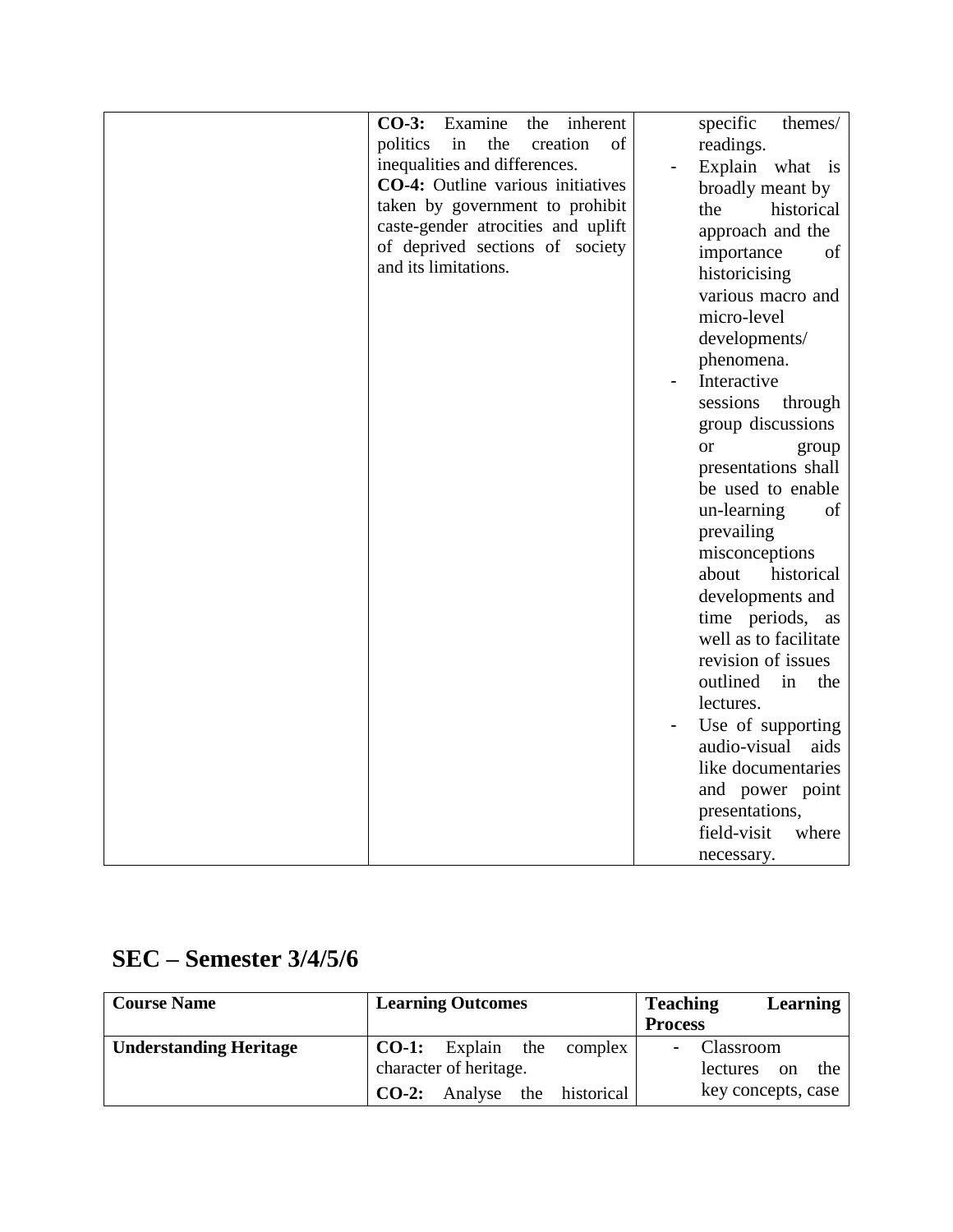|                                      | processes which result into the<br>making of heritage.                                          | studies<br>and<br>important                                       |
|--------------------------------------|-------------------------------------------------------------------------------------------------|-------------------------------------------------------------------|
|                                      | <b>CO-3:</b> Describe the significance<br>of cultural diversity in the creation<br>of heritage. | arguments/debates<br>reflected in the<br>course readings.         |
|                                      | <b>CO-4:</b> Illustrate how heritage can<br>be a medium to generate revenue                     | Group discussions<br>specific<br>on<br>readings                   |
|                                      | <b>CO-5:</b> Discern the nuances of<br>heritage and will appreciate its<br>importance.          | Presentations<br>stemming<br>from<br>field work.                  |
|                                      |                                                                                                 | Linking essential<br>theoretical                                  |
|                                      |                                                                                                 | assessments with<br>practical<br>active<br>i.e.<br>the<br>work,   |
|                                      |                                                                                                 | practical/applicati<br>aspect<br>of<br>on<br>historical analysis. |
|                                      |                                                                                                 | Point<br>the<br>out<br>advantages of an                           |
|                                      |                                                                                                 | interdisciplinary<br>approach<br>as<br>students come in           |
|                                      |                                                                                                 | contact with field<br>work and step into<br>shoes<br>of<br>the    |
|                                      |                                                                                                 | critical observers<br>of the remnants of                          |
|                                      |                                                                                                 | the<br>past<br>and<br>complex<br>present<br>conditions.           |
| <b>Understanding Popular Culture</b> | <b>CO-1:</b> Discuss the range<br>of                                                            | Classroom                                                         |
|                                      | theoretical<br>perspectives<br>that<br>define popular culture.                                  | the<br>lectures<br>on<br>key concepts, case                       |
|                                      | $CO-2$ :<br>Describe<br>the<br>methodological issues involved                                   | studies<br>and<br>important                                       |
|                                      | in a historical study of popular<br>culture.                                                    | arguments/debates<br>reflected in<br>the                          |
|                                      | CO-3: Identify the<br>relevant<br>archives<br>for<br>necessary                                  | course readings.<br>Group discussions                             |
|                                      | undertaking a study of popular<br>culture, while pointing out the                               | specific<br>on<br>readings                                        |
|                                      | with<br>problems<br>conventional                                                                | Presentations                                                     |
|                                      | archives and the need to move<br>beyond them.                                                   | stemming from<br>field work.                                      |